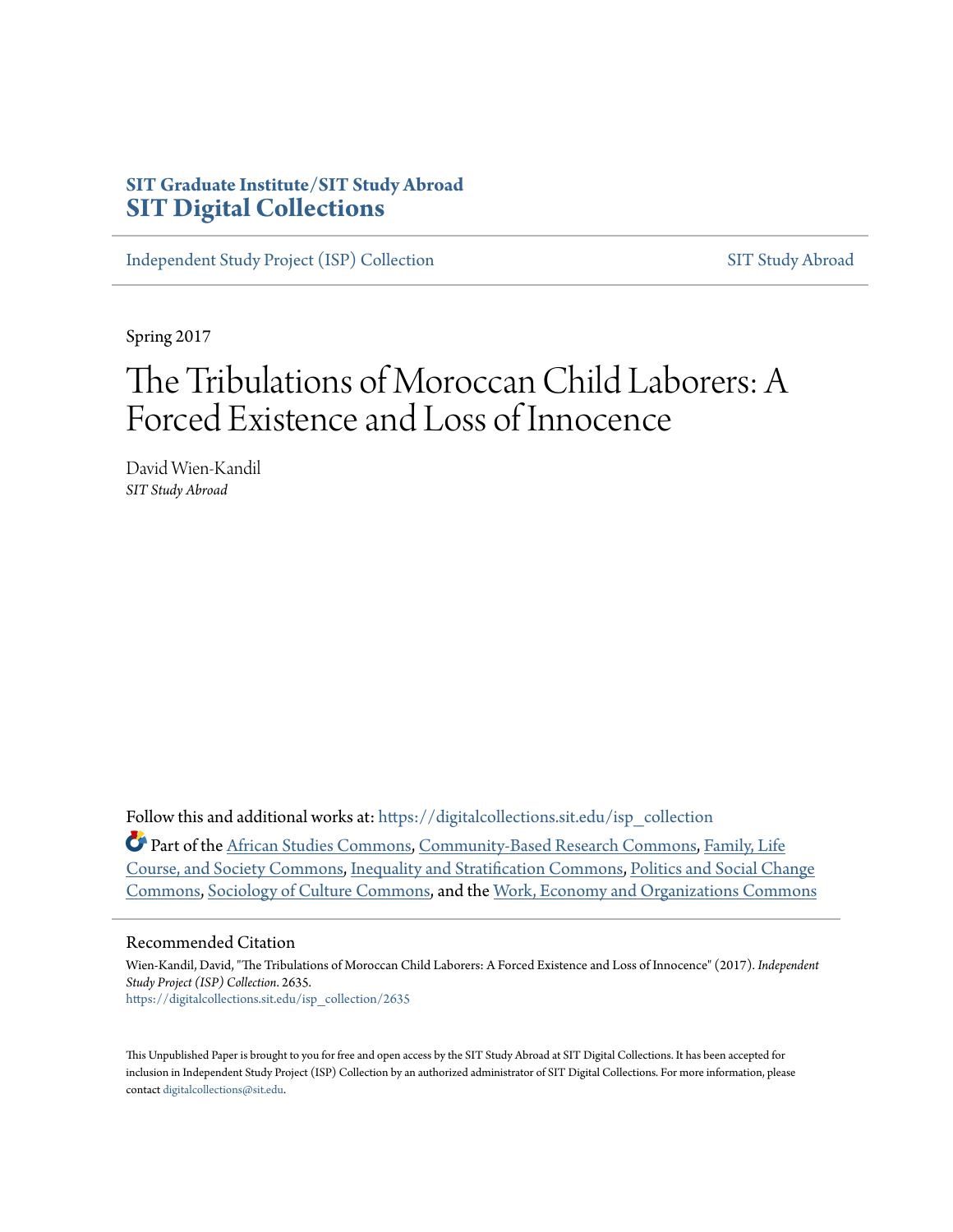# **The Tribulations of Moroccan Child Laborers: A Forced Existence and Loss of Innocence**

By: Wien-Kandil, David Academic Director: Belghazi, Taieb University of Mary Washington International Affairs Africa, Morocco, Rabat Submitted in partial fulfillment of the requirement for MOR, SIT Abroad, Spring 2017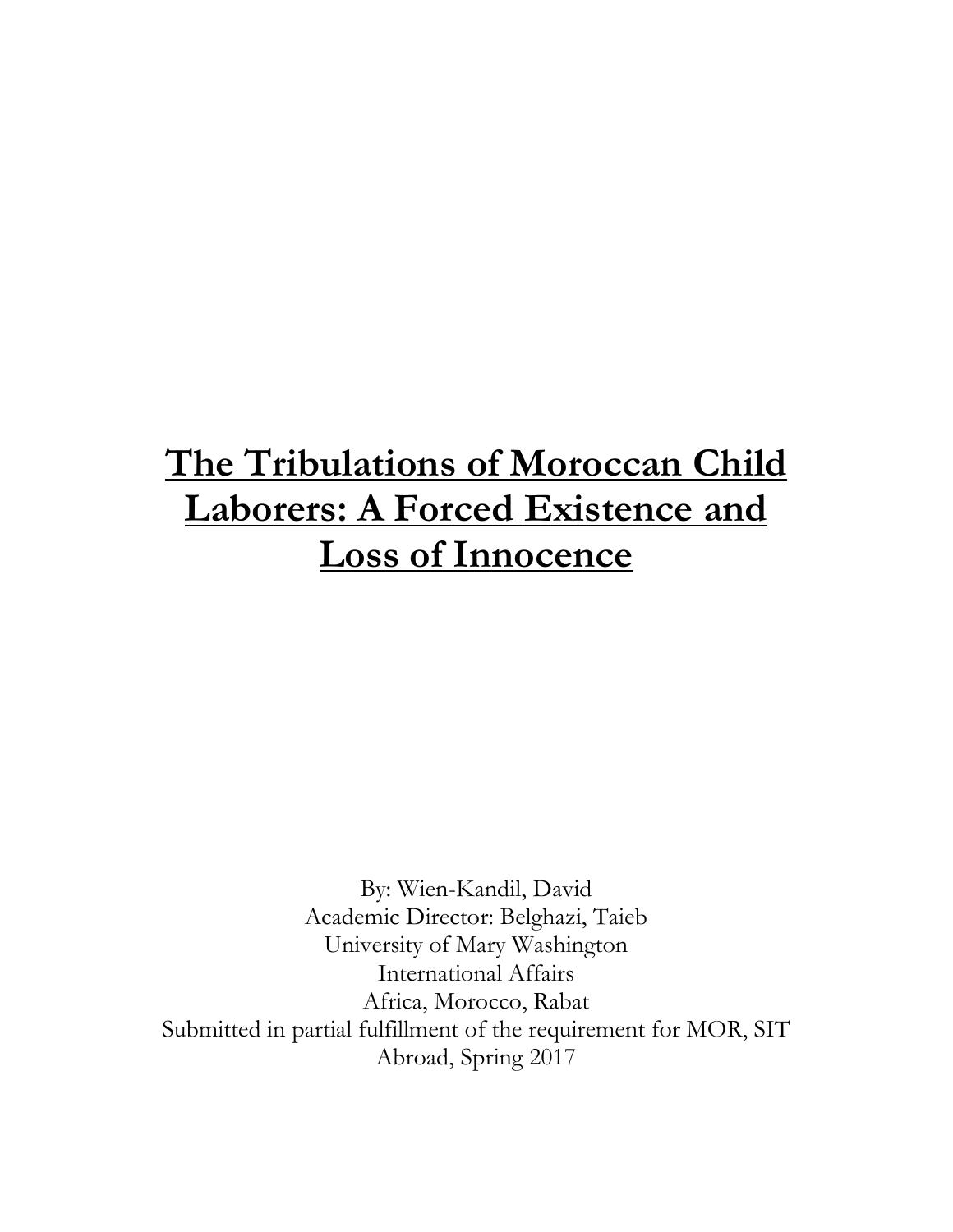Special thanks to TiaebBelghazi, NawalChaib, and TibariBouaslafor their guidance and advice during my time in Morocco. Also thank you to my family for supporting me in my research. I would also like to thank Anas and all my other Moroccan friends for their help in translating and insightful ideas.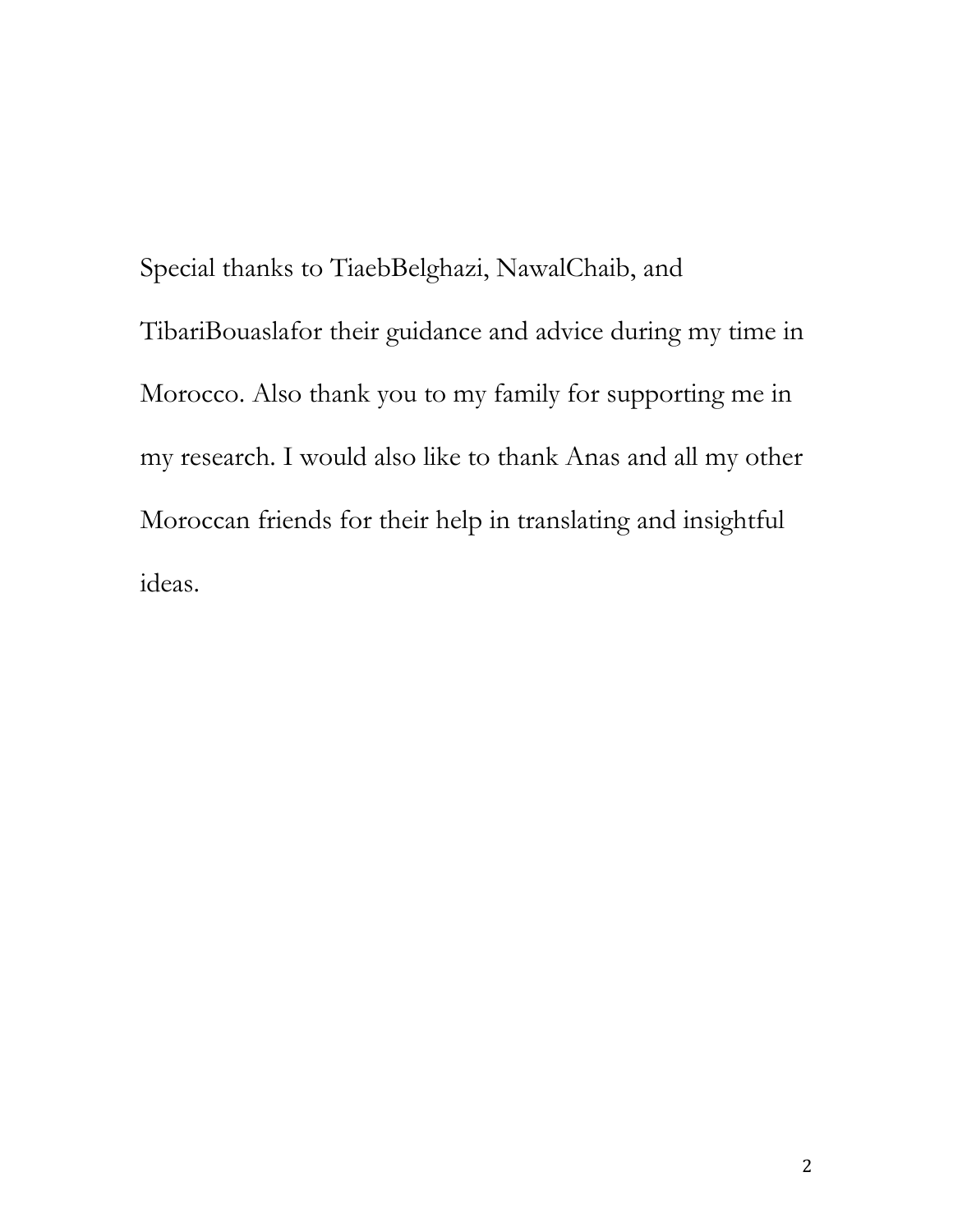# **Table of Contents**

|  |  | Page 1Title Page |  |
|--|--|------------------|--|
|--|--|------------------|--|

- Page 2............Acknowledgements
- Page 3-4…………..Abstract
- Page 5-6……………..Introduction
- Page 6-14……………..Literature Review
- Page 14-16………………Methodology & Assumptions
- Page 16-22…………………Data Analysis
- Page 22-24…………………….Conclusion
- Page 25 ……………………………Bibliography

# **Abstract**

 $\overline{a}$ 

The principal focus of this research paper is to analyze the prevalence and status of child laborin the Kingdom of Morocco and reflectupon the compounding conditions perpetuatingitsuse in the labor market, especially pertaining to the domestic sphere.Despite several regulationsoutlawing its practice, the use of child labor is common across many industries but working conditionsfound in the domestic sectors are particularly severe. Consequently,the primary subjects of this study are concentratedaroundchildrenemployed within the household as maids known as "petite bonne" or little maids<sup>1</sup>. Many of these child maidssuffer physical, verbal, sexual and

<sup>1</sup>Human Rights Watch, *Lonely Servitude: Child Domestic Labor in Morocco,*November 15, 2012. Available a[t https://www.hrw.org/report/2012/11/15/lonely-servitude/child-domestic-labor](https://www.hrw.org/report/2012/11/15/lonely-servitude/child-domestic-labor-morocco#page)[morocco#page](https://www.hrw.org/report/2012/11/15/lonely-servitude/child-domestic-labor-morocco#page)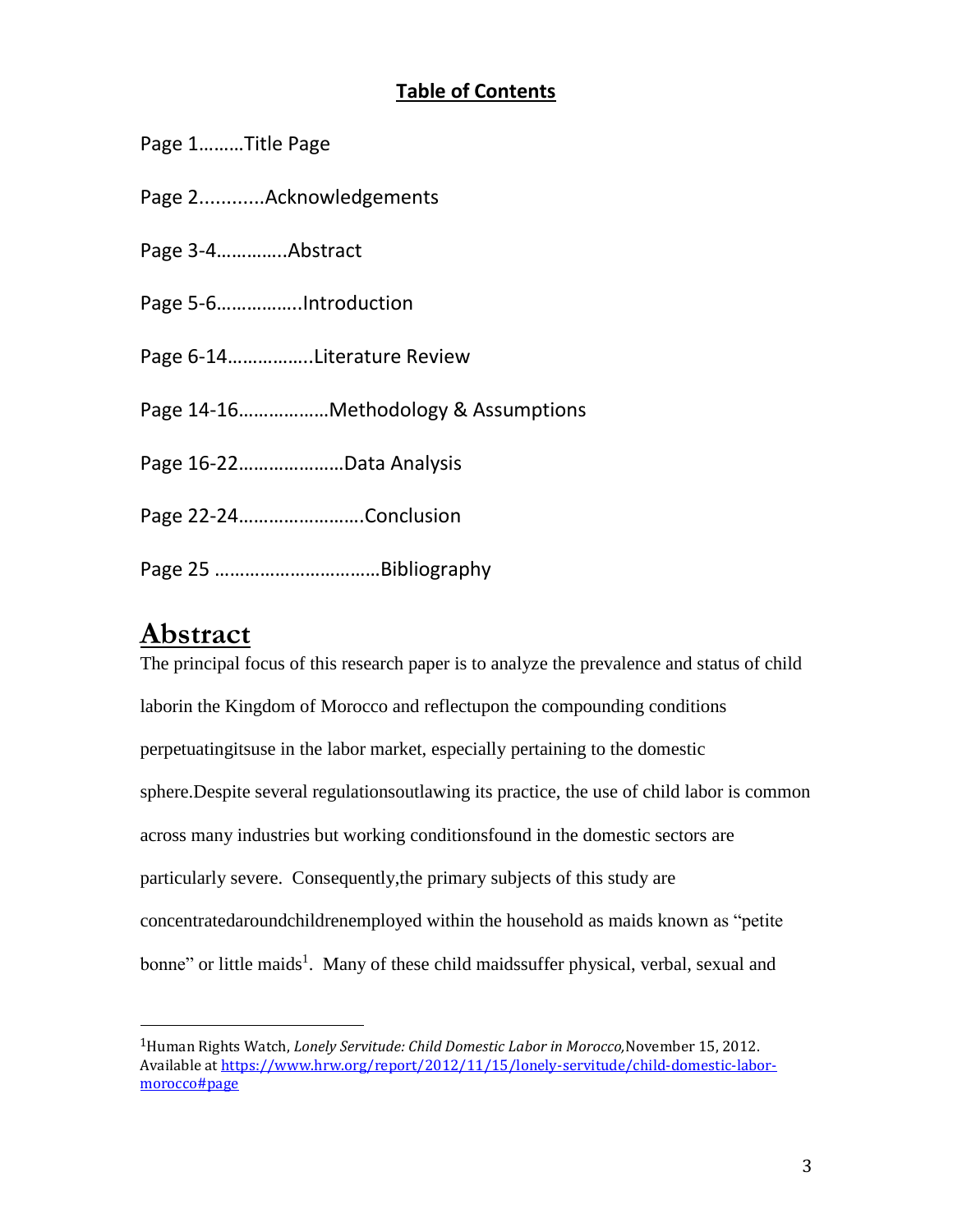psychological abuses by their employers. Additionally, they are sometimes forced to work long hours and are paid far less than the standard minimum wage.Despite efforts by the government and others to discontinuethe practice through legislation and education campaigns, child labor remains a significant issue withinthe entirety of the Moroccan labor market with thousands of minors working illegally<sup>2</sup>, many suffering under unjust conditions and treatment. Leaving aside these existing human rights violations, the exploitation of these childrencomes at a great expense to Moroccan society depriving thenextgeneration opportunities for success and a better quality of life through venues like education.My thesis posits present-daychild labor practices are a necessary evil stemming from the monetary needs of lower-income families as they struggle to stay above the poverty line. To explore this issue further I've reviewedprevious literature and government legislation on the subject. I also contacted and visited NGOs working within the field and met with experts on child labor. Lastly, I interviewed previously employed domestic maids to hear theirstories and attitudes.From these sources I concluded that the use of child labor hasbeen substantiallyreduced in recent yearsdue to efforts by local, international, and government associations.However, because of income inequalities in rural areas, deeply rooted Moroccan social norms,weak implementation of regulations, insufficient funding, misappropriation of funds, and a lack of coordination between government departments and partners,child labor in Morocco remains a significant problem and willpersistas a social malady unless there is a moreintegrated effortat the institutional and grassroots level. Furtheraidand proper allocation of fundsto fill in the

#### <sup>2</sup> UNICEF, *Situation of Children and Women in Morocco*, September 2014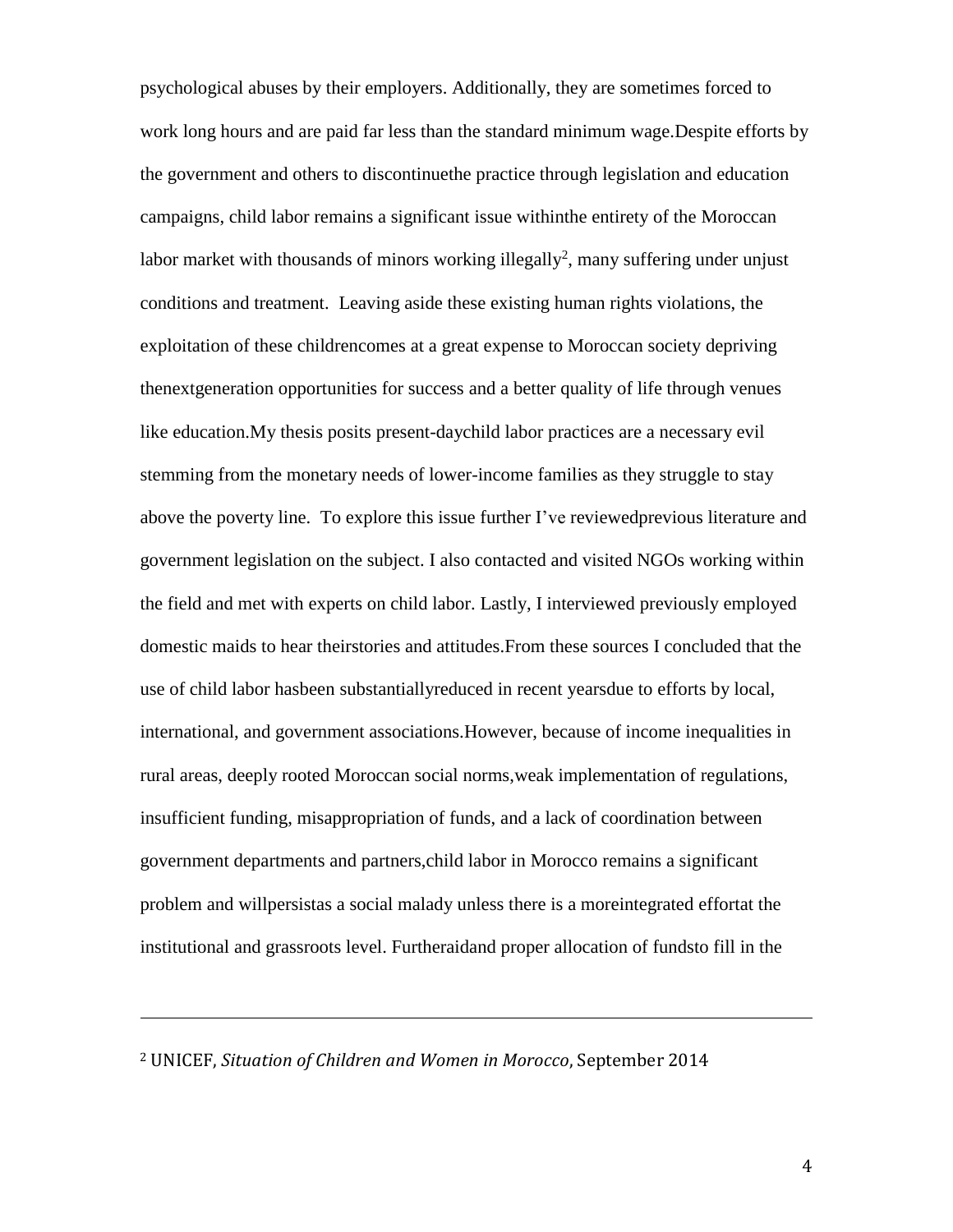gaps in infrastructure and education are crucial measuresto have a moreeffectiveimpact in eliminating child labor permanently.

### **Key Terms: Child Labor, Domestic Maid, Petite Bonne**

### **Operational Definitions**

For the purposes of this study a "child" and "children" will refer to persons under the age of 18 concurrent with the United Nations definition of a child<sup>3</sup>.

# **Introduction**

 $\overline{a}$ 

Morocco has one of the highest child labor rates in the Middle East and North Africa, at around 8% of the entire labor market<sup>4</sup>. This research paper examines the working conditions encountered by segments of the employed child populations in the domestic sphere. More precisely, I ask what aspects of the social and economic structures of Moroccan societyare generating the needfor such a significantchild workforce and in what ways do gender and socio-economic status play a role in determining the identity of these child laborers?By exploring these elements further, I hope to gain a better understanding of this isolatedgroupand raise awareness about thesevere human rights abuses affecting child maids in Morocco.Additionally, I will offersome possible theories as to what further actions remain necessary to reduce the exploitation of these child laborers.

<sup>3</sup>United Nations Conventions on the Rights of the Child, November 1989

<sup>4</sup> UNICEF, *Morocco*: *Mena Gender Equality Profile,* October 2011 available at

https://www.unicef.org/gender/files/Morroco-Gender-Eqaulity-Profile-2011.pdf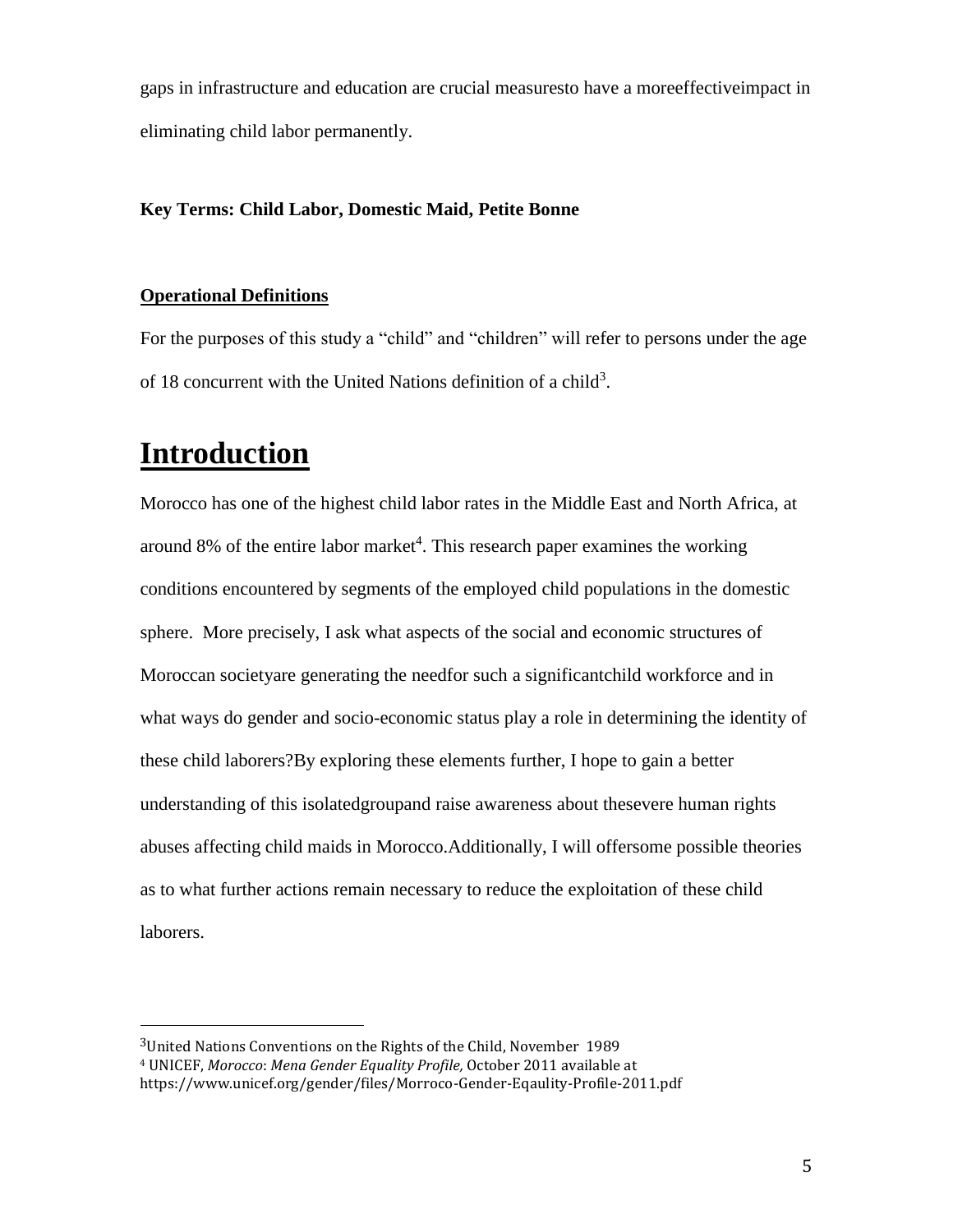This report is organized into four sections. The first section reviews the previous research and current programsundertaken by different groups working within the field of child labor as well as the existing legislation enacted by the government. This portion also appraises the noteworthy progress Morocco has made since entering the  $21<sup>st</sup>$  century and outlines what problems still remain.The second section explains my postulations and the methodsused to collect data as well as the difficulties I encountered. The third segment contains my findings and an analysis of the material with subsectionsascertaining the extent of the phenomenon, some of the conditionsfoundin the industry, and the main motivators propagatingchilddomestic labor. Additionally, this segment clarifies the different circles involved in child labor and who is benefiting from its usage. Lastly, the conclusion will recapthe findings and provide suggestions for further action.If shared qualities can be identified among the child labor populations, these commonalties can bevaluable in understanding the primarymotivespromptingthem to work, providing useful information to better pinpoint the source of the problem.

### **Literature Review**

There has beensizeable interest and concern by both the local and international community as well as the Moroccan government on the issue of child labor practices in the Kingdom.In 2001 the government,partnered with the Norwegian-based Fafo Institute for Applied Social Science, conducted a nationwide survey revealing there was up to 86,000 girls under the age of 15 working as domestic maids in defiance of both Moroccan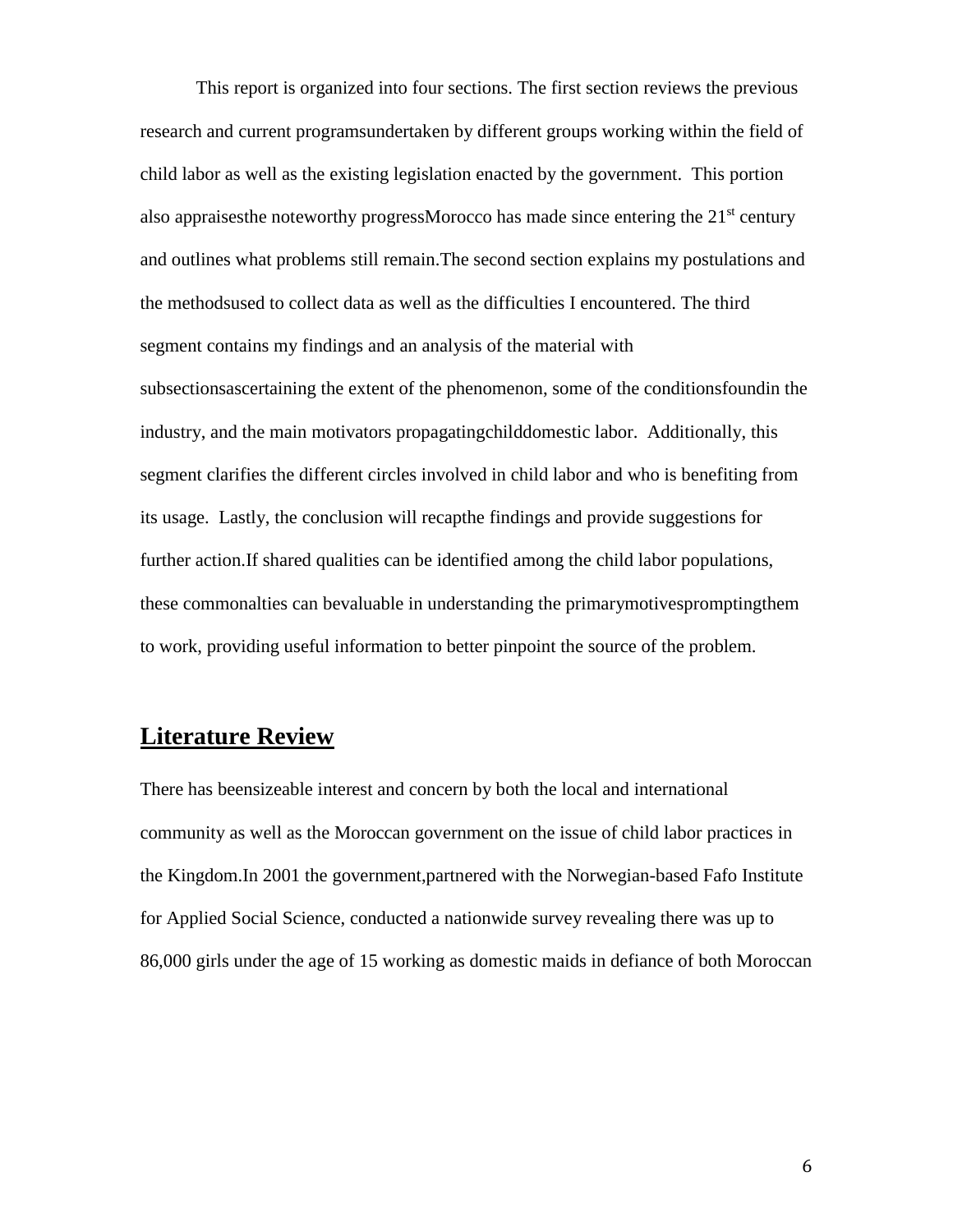and international  $law<sup>5</sup>$ . Since this 2001 survey, multiple organizations have publishedstudies containing substantialand applicable information onjuvenile labor.This section reviews these reports followed by an examination of current statutes regarding the protection of children.

In 2012 Human Rights Watch(HRW) issued a73-page reporttitled "Lonely Servitude: Child Labor in Morocco" investigating the abuses faced by child domestic workers and the harsh conditions these young maids struggle with. The HRW reportoffers a comprehensive overview of the different actors and societal structures surrounding the situation of this exclusively female population. Many of these child maids come from impoverished households in rural areas and are forced to work to support their family.Through numerous interviews with juvenilemaids, the study provides a glimpse into the world of this marginalized group of young girls. These interviews presented these girlsan opportunity to tell their difficult story of abuse and neglect.

The HRW study also reviews the various international agreements and legislation Morocco has signed such as the United Nations Convention on the Rights of the Child (CRC), an international treaty outlawinghiring children for dangerous work that hinders their growth and damages their wellbeing. The report references Morocco's ratification in 2001 of the International Labor Organization Convention (ILO) on the Worst Forms of Child Labor,prohibiting "work which is likely to harm the health, safety or morals of children."<sup>6</sup>This is part of a global initiative underthe ILO's International Program on the Elimination of Child Labor (IPEC). Slightly more recently, in June 2011, the ILO voted

<sup>5</sup>Human Rights Watch, *Lonely Servitude: Child Domestic Labor in Morocco,*November 15, 2012. Available a[t https://www.hrw.org/report/2012/11/15/lonely-servitude/child-domestic-labor](https://www.hrw.org/report/2012/11/15/lonely-servitude/child-domestic-labor-morocco#page)[morocco#page](https://www.hrw.org/report/2012/11/15/lonely-servitude/child-domestic-labor-morocco#page)

<sup>6</sup> International Labor Organization, *Convention on the Worst Forms of Child Labor*, June1999, United Nations, No. 182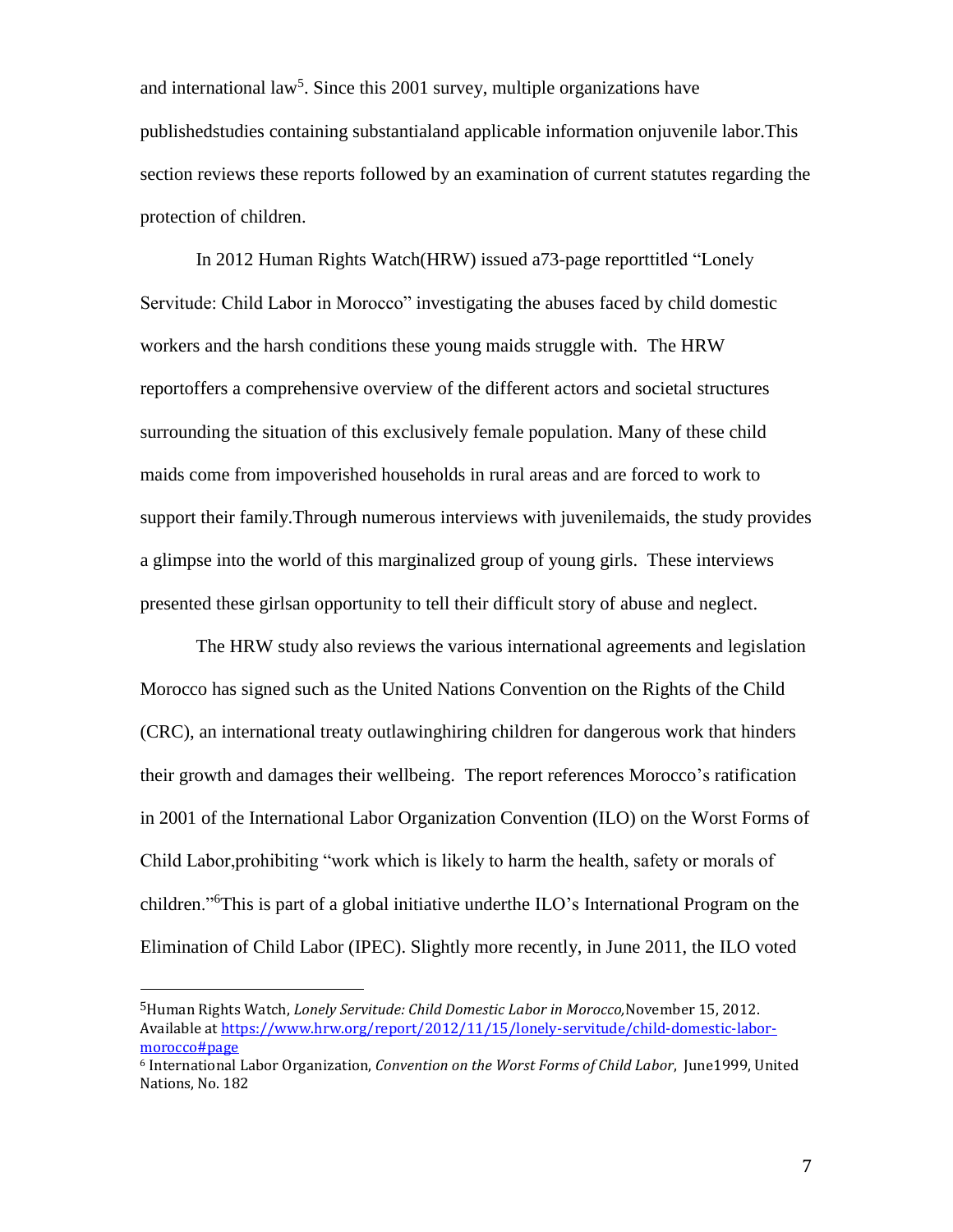to adopt the Domestic Workers Convention, the first international treaty to establish global labor standards for domestic workers<sup>7</sup>. In the Convention, domestic workers are given protections such as, a standard minimum wage, days off, overtime compensation, and a clear contract between employer and child outlining terms and conditions of work. Morocco has voted in favor of adopting the Domestic Workers Convention but has not yet ratified it<sup>8</sup>. Additionally, the HRW studyalso reviews the substantial progress Morocco has made in dealing with the child labor issue since their previous report published in 2005 titled "Inside the Home, Outside the Law: Abuse of Child Domestic Workers in Morocco."They claim that in the 7 years since the publication of the 2005 report there has been a reduction in the numbers of children working at young ages and an increase in school enrollment.They accredit these successes to efforts by NGOs, UN agencies, and government action in promoting awareness and nationalizing the subject. Furthermore,there was increased attention by the Moroccan media after a 31-year-oldwoman severely beat a 12-year-old domestic maid resulting in the girl'sdeath from the injuries. <sup>9</sup>The woman was sentenced to 10 years in prison. The study alsoproposes several more recommendations to continue improving the protections of child maids. Theyurge the government to sign into law more protections for domestic workers, as they"are still excluded from Morocco's Labor Code"<sup>10</sup>.

UNICEF has also recently issued a234-page report titled "The Situation of Children and Women in Morocco" presenting an in-depth analysis of the current status of

l

<sup>10</sup> Ibid.

<sup>7</sup> Human Rights Watch, *Lonely Servitude: Child Domestic Labor in Morocco,* November 15, 2012. Available a[t https://www.hrw.org/report/2012/11/15/lonely-servitude/child-domestic-labor](https://www.hrw.org/report/2012/11/15/lonely-servitude/child-domestic-labor-morocco#page)[morocco#page](https://www.hrw.org/report/2012/11/15/lonely-servitude/child-domestic-labor-morocco#page)

<sup>8</sup> Ibid.

<sup>9</sup> Ibid.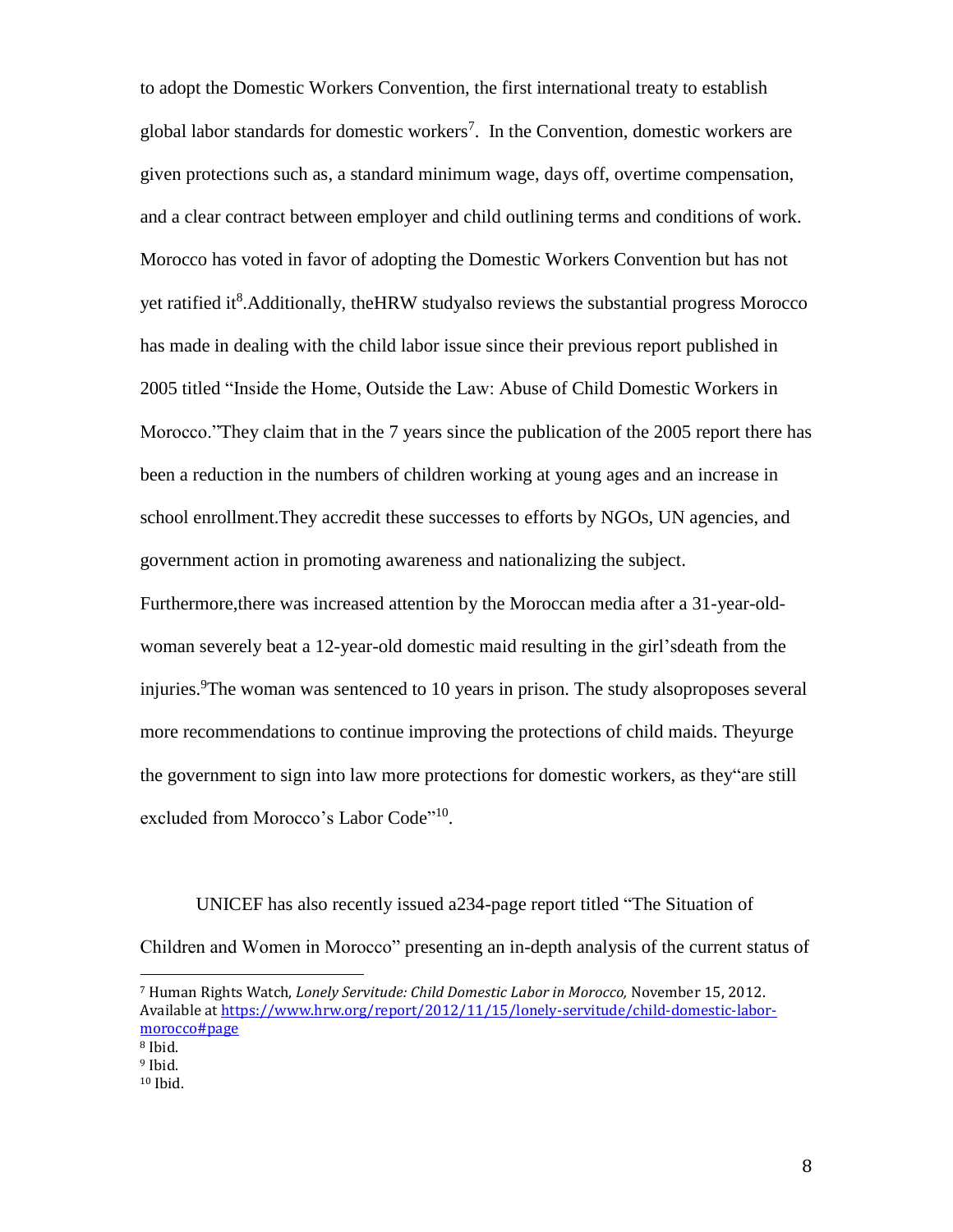childrenand women and the systems put in place to aid in their development. The report offers an abundance of statistical data and reviews government actionsand departments working on the development of children. These departments include theMinistry of Solidarity, Women, Family and Social Development (MSFFDS) and the Ministry of Employment and Vocational training (MEFP). In 2006 MSFFDS started a program called INQAD, conducted in collaboration with institutional partners, civil society and international organizations to combat child labor $11$ . However, due to a "lack of coordination and proper management, the INQAD program was ineffective in accessing the root of the problem<sup>12</sup>. (Interview, Omar)According to the UNICEF report "domestic girls are targeted through the Government Plan for equality (2012-2016) "ICRAM" piloted by the MSFFDS." <sup>13</sup>The UNICEF report also reviews the general government budget for the protection of children. The budget totals 306,168,374,000 billion dirhams (DHs) with 199, 353,163,000 DHs allocated for operating expenses, 49,502,282,000 DHs for investment spending, and 57,312,929,000 DHs for depreciable debt and floating debt  $expenses<sup>14</sup>$ .

| <b>Operating Expenses</b>  | 199, 353, 163, 000 (in dirhams)<br>DH <sub>s</sub> ) |
|----------------------------|------------------------------------------------------|
| <b>Investment Spending</b> | 49, 502, 282, 000                                    |
| Depreciable debt and       | 57, 312, 929, 000                                    |
| floating debt expenses     |                                                      |
| <b>Total:</b>              | 306, 168, 374, 000                                   |

<sup>11</sup>UNICEF*, Situation of Children and Women in Morocco*, September 2014

l

<sup>&</sup>lt;sup>12</sup> Interview with Omar Saadoun of INSAF on April 28<sup>th</sup>, 2017

<sup>13</sup>UNICEF, *Situation of Children and Women in Morocco*, September 2014 <sup>14</sup> Ibid.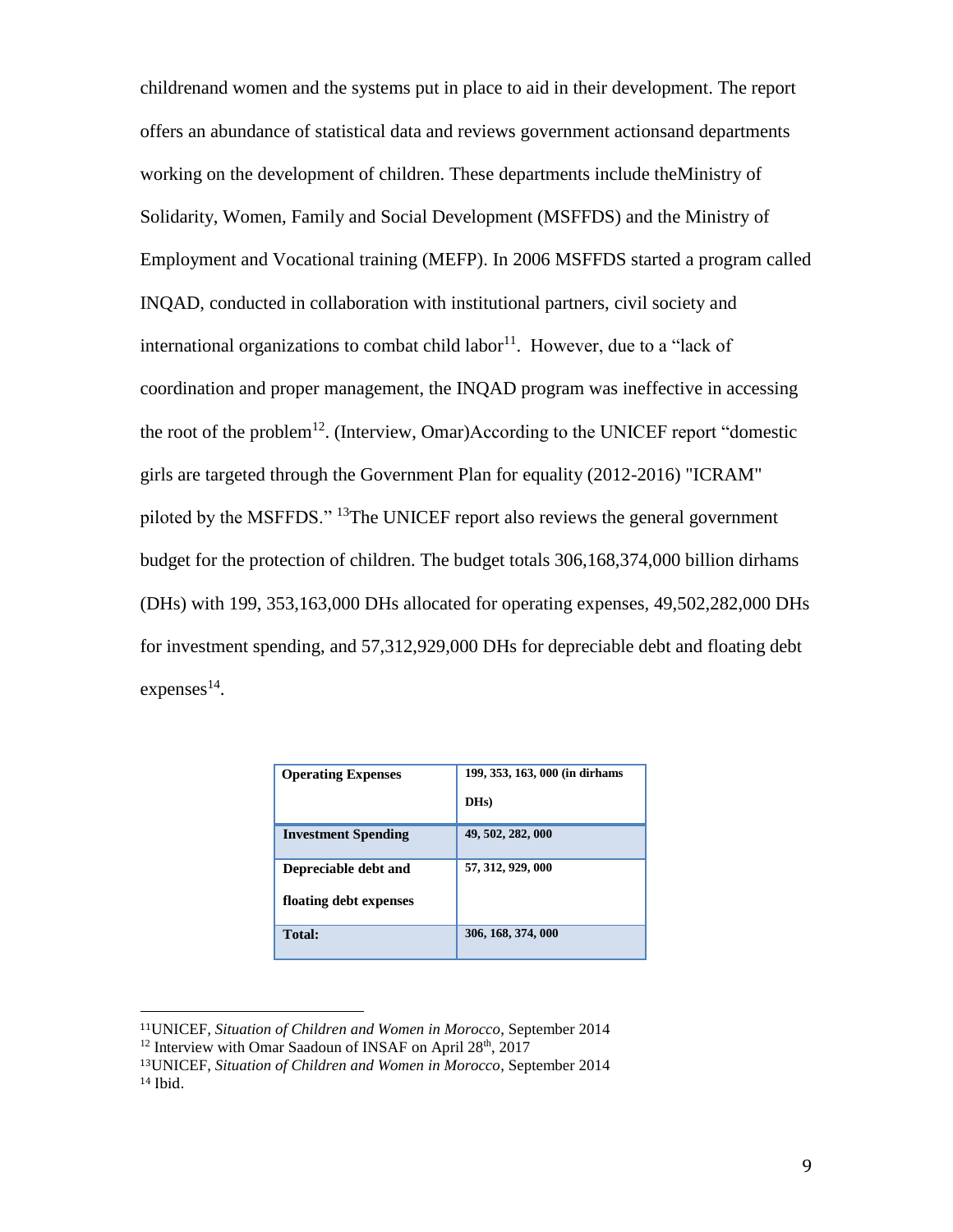UNICEF points out that the budget for operating expenses is more than triple that of the money allocated for actual investments for protections. The Ministry of National Education (MEN)holds the highest budget at 42.1 billion DHs and the MSFFDS has the lowest budget at only  $605.23$  million DHs<sup>15</sup>. An analysis of the budget shows the portions allocated for investment and protectionsaretoo limitedfor the scale of the problem. Therefore funding for programs for the defense of children is insufficient compared to the resources allocated for operating expenses that uses the majority of the budget.

Another source used in my research is a UNICEF video from 2005 titled "Saeed's Song" documenting the extent of child labor in the city of Fez in the traditional labor market. The documentary featured interviews with child laborers, allowing them to have their voices and stories heard. The film mentionsthe creation of a Child Labor Project in Fez, a joint partnership between the government and artisanal workshops to reduce child labor<sup>16</sup>. Many of the children toil up to 50 hours a week receiving less than \$20 for the entire month<sup>17</sup>. The video remarks the small hands of children are perfectly suited for the delicate and intricate work required for artisanal work. The film also highlights the potential health risks existing in many of the industries including dust from sculpting traditional artisanal artifacts, extreme heat from high oven temperatures, and the use of toxic substances used in dying clothing and textiles. The video emphasizes the human rights abuses experienced by these laborers, stating they are being deprived of a childhood and their right to education. In one of the interviews with a domestic maid, a

<sup>15</sup>UNICEF, *Situation of Children and Women in Morocco*, September 2014

<sup>16</sup> UNICEF Documentary, "Saeed's Song" available at

https://www.youtube.com/watch?v=lpXukVmOrCs

<sup>17</sup> Ibid.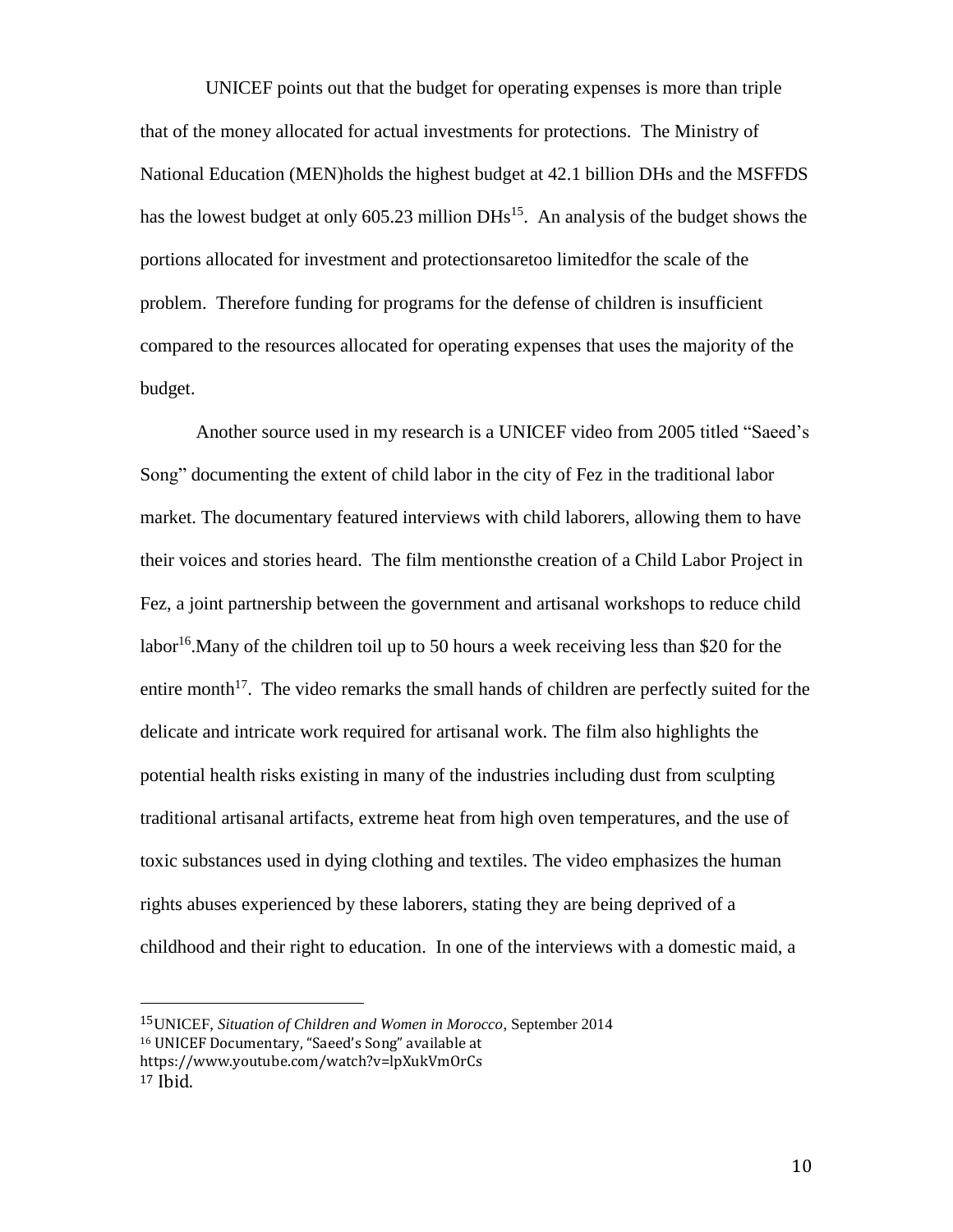12-year-old girltold UNICEF she and her sister were both sent to live and work for a wealthy family in Fez. However, the girls' employers decided without consent which one would work and which one would go to school. Inanother interview with a different child laborer, a young boy describes his greatest wishesare to attend school and own a pair of shoes so he will not be cold in the mornings<sup>18</sup>.

Another source of information I used derived fromresearch by theInstitution Nationale de Solidarité avec les Femmes en Détresse (INSAF), a Casablanca based NGO thatworks withchild domestic workers and single mothers in an effort to reintegrate them into a normal life. I visited their Casablanca office and in a meeting with Lamia Nejjar learned about their organization and its programs. Ms. Nejjar explained that single mothers and their children areoften heavily stigmatized due to traditional Muslim values of bearing children out of wedlock. INSAF helps these mothers by providing them with free housing, meals, medical care, and psychological services<sup>19</sup>. They further assist mothers by helping them register their children so the Moroccan government can legally recognize them.INSAF also acts as a mediator between the family and the single mother to try and reconcile their relationship. Additionally, INSAF offers women a chance to gain professional skills in areas such as nursing, cooking, sowing, and hairdressing<sup>20</sup>. Although INSAF does not offer diplomas(they are not a qualified institution), they give these women the ability to become successful in a professional work setting. They also assist single mothers in finding new housing and employment. Moreover, INSAF covers the cost of for their housing and food during the transition period until their firstpaycheck

<sup>18</sup> Ibid.

<sup>19</sup> Visit to INSAF in Casablanca on April 28, 2017 <sup>20</sup> Ibid.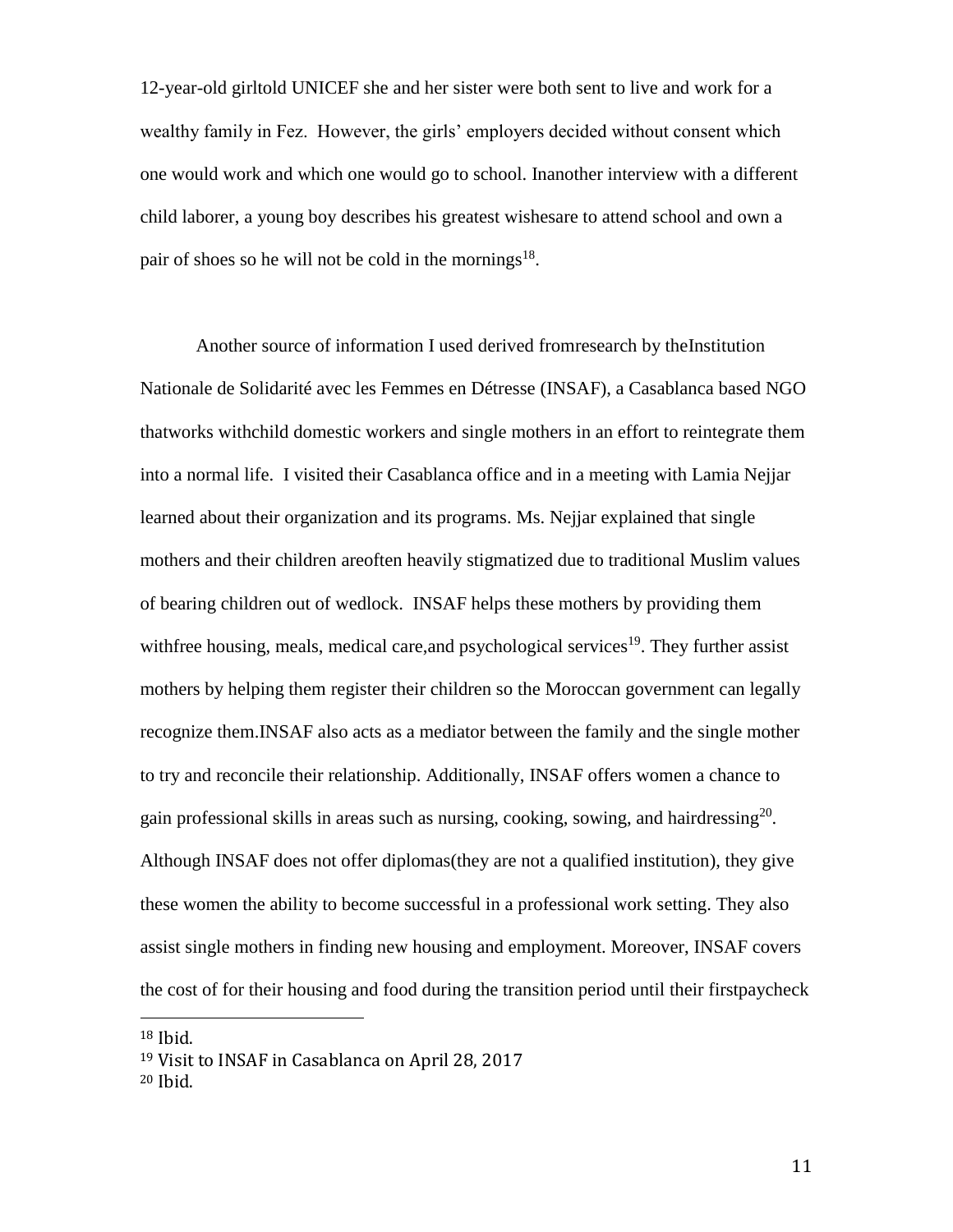arrives<sup>21</sup>. These services not only benefit the mothers but can also be seen as preventative measures to safeguard their children from having to work at an early age. By supporting struggling single mothers, INSAF encourages a positive upbringing, ensuring the child receives the proper care and education down the line. Without fundamental support systems like these, many child workers can end up on the street or enter into the sex tourism industry.

In terms of child domestic laborers, INSAF has helped over 300 child maids escape abusive environments.The majority of their programs are regionally focused, aiding domestic child maids from rural areas mainly inChichaouaand Kalaâ in the south of Morocco. Like the single mothers,INSAF works toincorporateformer child domestic workers back into theirfamily and school atmosphere. Toaccomplish a positivereentry into a healthier family setting, INSAF has "put in place support protocols in the form of scholarships, schooling, and distribution of clothing and foodstuffs."  $22$  In addition, they are the only NGO that currently provides monthly financialassistance to the families of former domestic maids to supplement the income the child was contributingto the family<sup>23</sup>. INSAF was labeled as a "public utility" by the government of Morocco due to the success of their pilot programs. By assisting in nationalizing the issue, INSAF has helped to bring child labor out of the darkness so it is no longer a taboo subject. The organization's website also offers statistics on child maids, their families, and the families who hire the maids. This data includes socioeconomic status, regularity of income, and literacy rates among mothers and fathers.

<sup>21</sup> Ibid.

<sup>22</sup> INSAF website available at www.insaf.ma

<sup>23</sup> Visit to INSAF office, discussion with LamiaNejjar.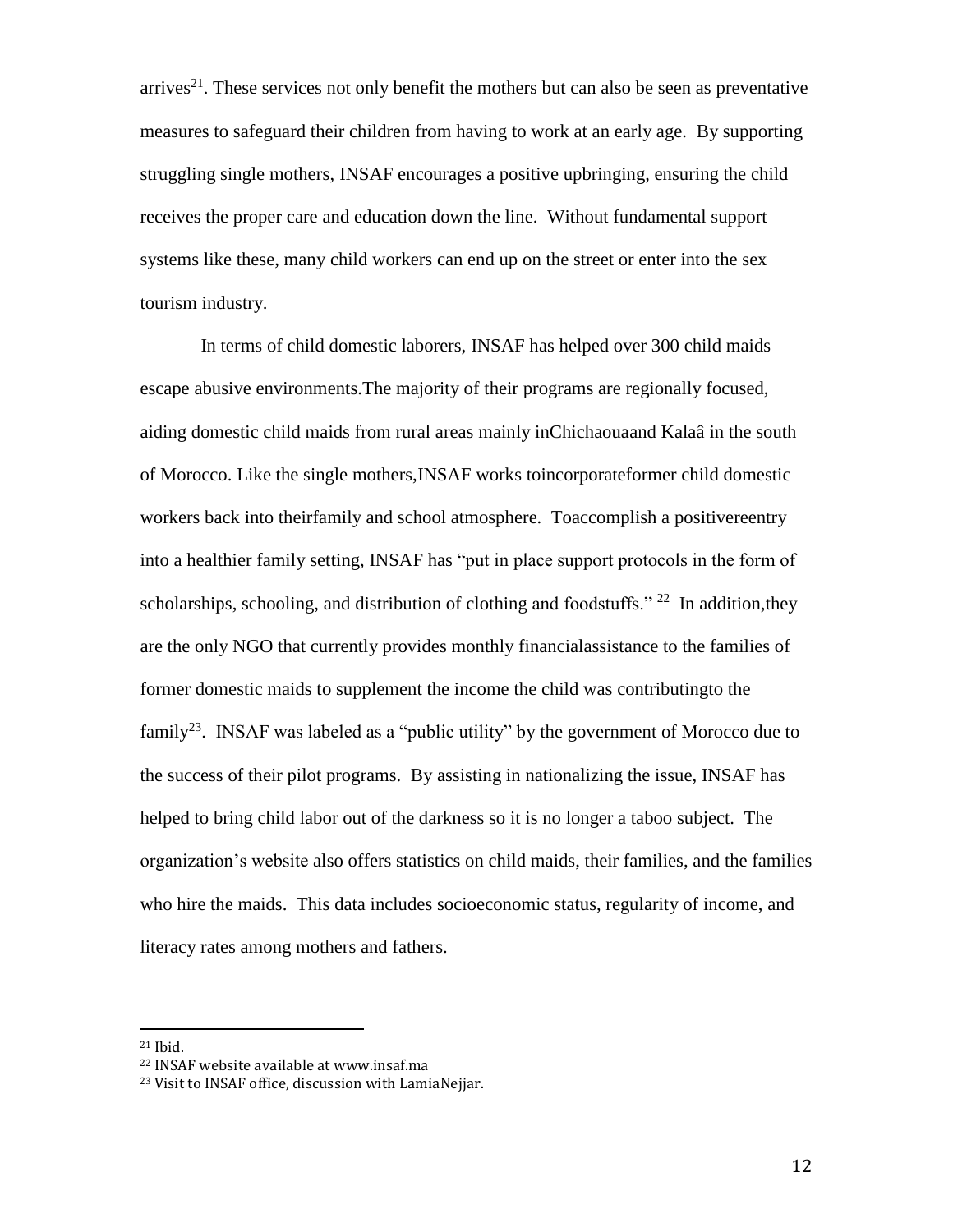In reviewinggovernment legislation, conventions, and programs there are multiple protocolsput in place for the development and protection of children. In addition to the CRC and Prevention of the Worst Forms of Child Labor, an important Moroccan ruling is the compulsory schooling of all children. The act providesfree mandatory education for children until age  $15^{24}$ . The law requires parents to register their children for school by age six and a failure to do so results in a fine. However, implementation of the law is weak, especially in more rural areas without strong governmental supervision.Despite weak application of the law, there has been an increase in school enrollment. This is seen as positive step forward, as girls enrolled in school are less prone to leave school to enter into the workforce at a young age. In 2008 Morocco created the "Tayssir"program to provide financial help to poor families, on the condition that they send their children to school<sup>25</sup>. In addition to monetary payments, assistance comes in the form of school supplies, cafeteria meals, and transportation services for children living in rural areas far away from the school campus. As a result of this initiative, school enrollment increased from 90.4 percent in 2007-2008 to 96.4 percent in 2010-2011.<sup>26</sup>

In terms of punishments for not observing child labor laws, those found employing children are subject to heavy fines ranging from  $25,000$  to  $30,000$  dirhams<sup>27</sup>. With backing from the ILO and UNICEF, the Ministry of Employment and Vocational training, has createdspecialized Child Labor Units that work to identify focal points of child labor. Inspectors trained by the ILO have conducted investigations into child labor

l

<sup>24</sup> Human Rights Watch, *Lonely Servitude: Child Domestic Labor in Morocco,* November 15, 2012. Available a[t https://www.hrw.org/report/2012/11/15/lonely-servitude/child-domestic-labor](https://www.hrw.org/report/2012/11/15/lonely-servitude/child-domestic-labor-morocco#page)[morocco#page](https://www.hrw.org/report/2012/11/15/lonely-servitude/child-domestic-labor-morocco#page)

<sup>25</sup> Ibid.

<sup>26</sup> Ibid.

<sup>27</sup> Ibid.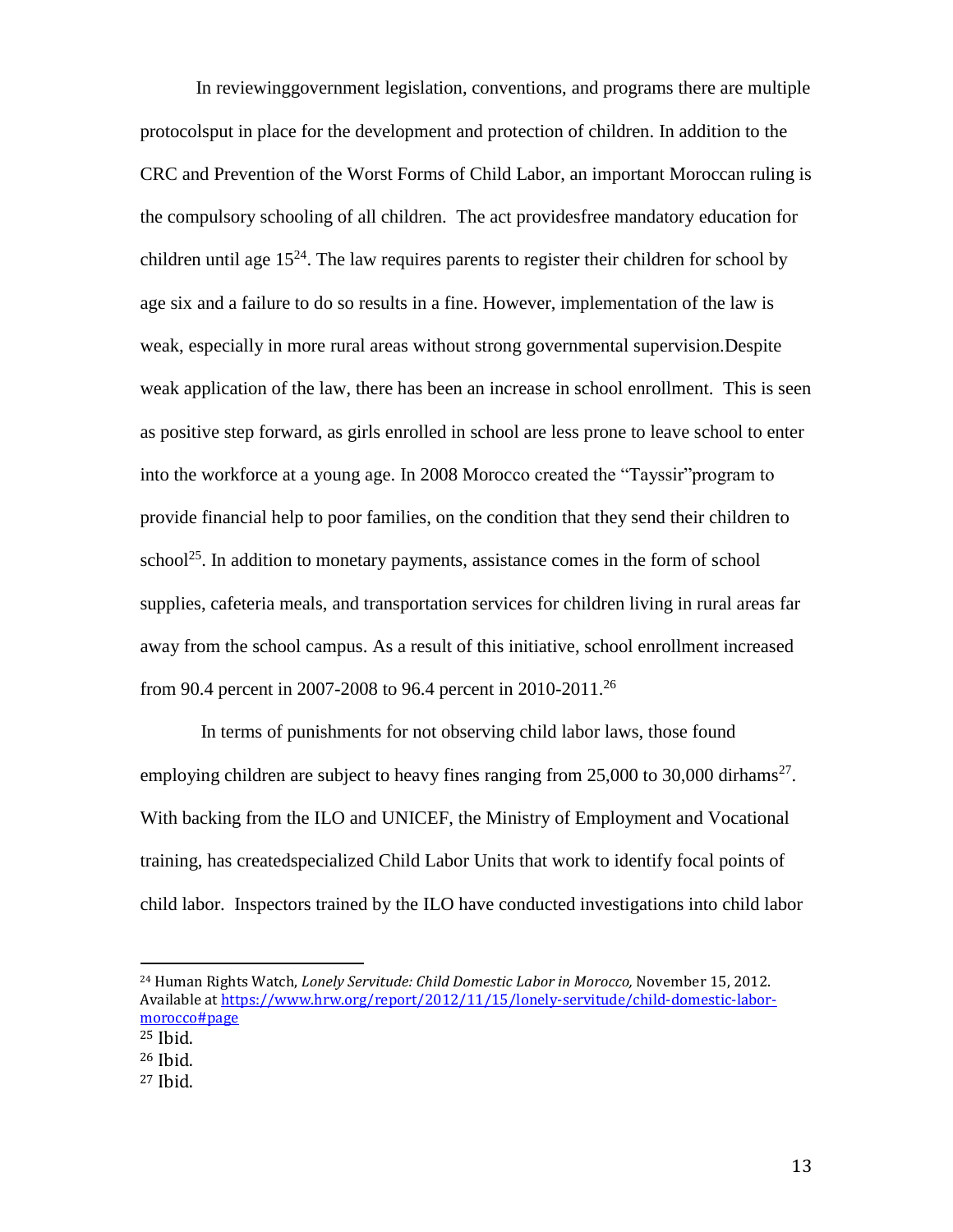in commercial enterprises discovering multiple instances and issuing subsequent fines. However a significant obstacle in enforcing child labor laws,especially for domestic labor, is the inability of investigators to access private homes. Thus, no fines or offenses were issued against those employing child maids.<sup>28</sup>Under the government's National Plan for Childhood, five Child Protection Units have been created in Casablanca, Marakesh, Tangiers, Meknès, and Essaouira<sup>29</sup>. In reality, these units have been incapable of assisting many child domestic workers. The director of the Casablanca unit cited the biggest problem was the "inaccessibility of children employed in domestic work."<sup>30</sup>TheMoroccan government notes the new 2011 constitution provides children systems to report abuses to authorities. However, many child domestic workers are unaware of these support systemsor have no way to ask for help because they cannot leave their employers home.

TheMoroccan High Commission for Planning (HCP), a governmental body accountable for creating economic, social, and demographic statistics, reported a substantial decline in child labor generally between 1999 and 2011. In 1999 there were an estimated 452,000 child laborers in Morocco, today that number has dropped to  $86,000^{31}$ . This can be attributed to education campaigns and an increased enrollment in school.

# **Assumptions and Methodology**

l

<sup>28</sup> Human Rights Watch, *Lonely Servitude: Child Domestic Labor in Morocco,* November 15, 2012. Available a[t https://www.hrw.org/report/2012/11/15/lonely-servitude/child-domestic-labor](https://www.hrw.org/report/2012/11/15/lonely-servitude/child-domestic-labor-morocco#page)[morocco#page](https://www.hrw.org/report/2012/11/15/lonely-servitude/child-domestic-labor-morocco#page)

<sup>29</sup> Ibid. <sup>30</sup> Ibid

<sup>31</sup>UNICEF, *Situation of Children and Women in Morocco*, September 2014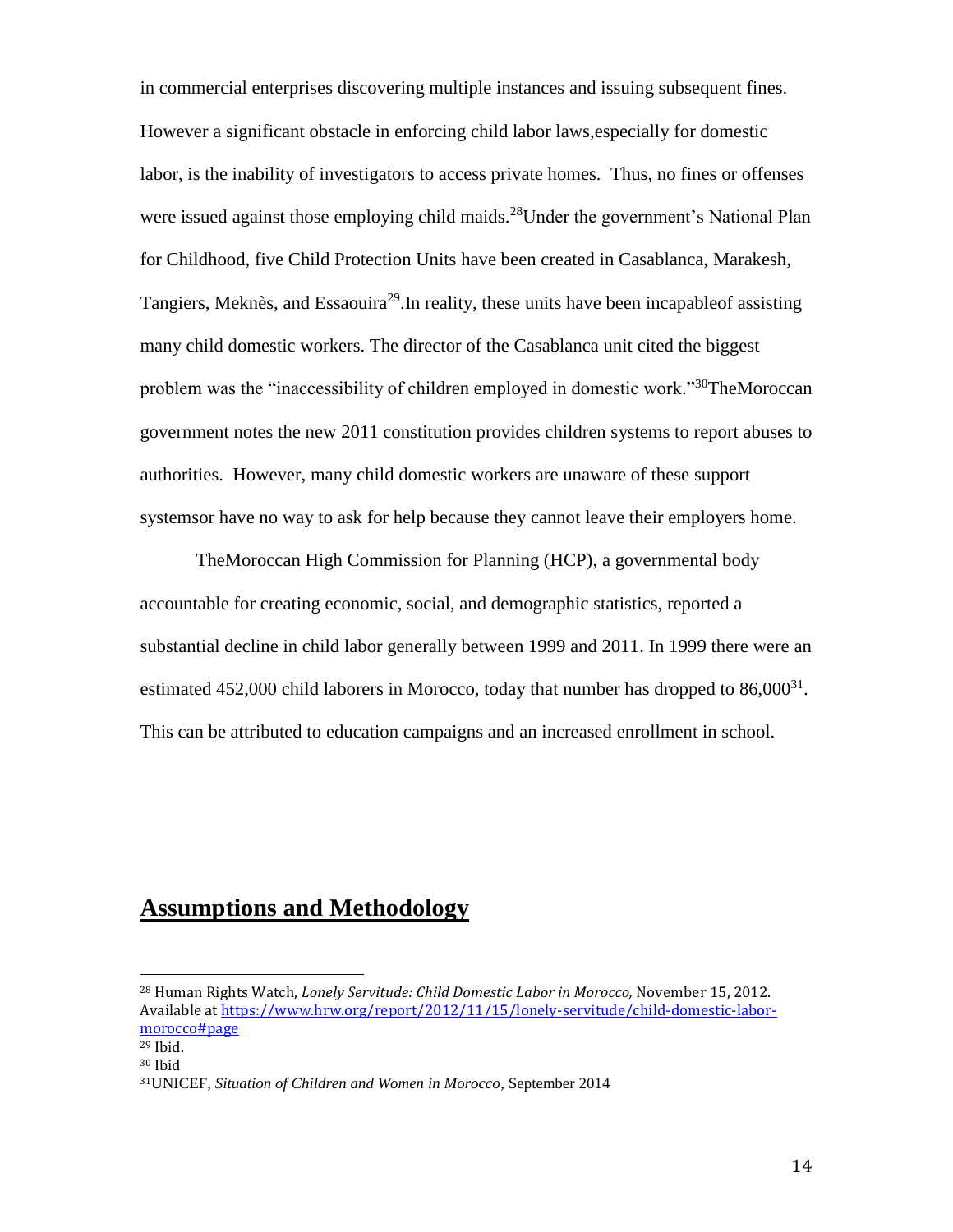My main sources of information are from the aforementioned reports by civil society organizations, my personal investigations into the issue, and interviews with previous domestic maids and experts on child labor. As stated earlier, my expectations before beginning research stand thatbecause of a scarcity of money within some families, financial problems force parents to send their child to work in order to maintain some quality of life. I believe this may also be rooted in traditional Moroccan customs of children working at a young age.

In terms of gathering data, my methodology compriseda review of reports and documentaries by civil societies organizations and an analysisof their findings. I also contacted NGOs and government ministries for interviews; however, after repeated attempts I was unable to receive a response from any of the ministries I contacted. After going to the ministries in person without an official response, I was told that no one was available to speak with me and I needed an appointment.

I did receive a reply from a few NGOs but only one, Association INSAF, was available to meet with me. Some of the NGO's stated their communication specialist was on vacation or traveling elsewhere. Although I was only able to arrange one visit to INSAF, this meeting was valuable in helping me answer some of my key questionon child labor in the domestic sphere.Due to the inaccessibility of the target population and ethical concerns, I was unable to locate any current child maids willing to speak with me. Not only ethically but also logistically it was very hard to put myself in a position to enter into a home with a child maid due to Muslim customs of privacy in the domestic environment.However, after visiting Association INSAF to learn more about the organization and programs, their supportive staff was able to use their connections with contacts in the field tocoordinate interviews with two previously employed domestic

15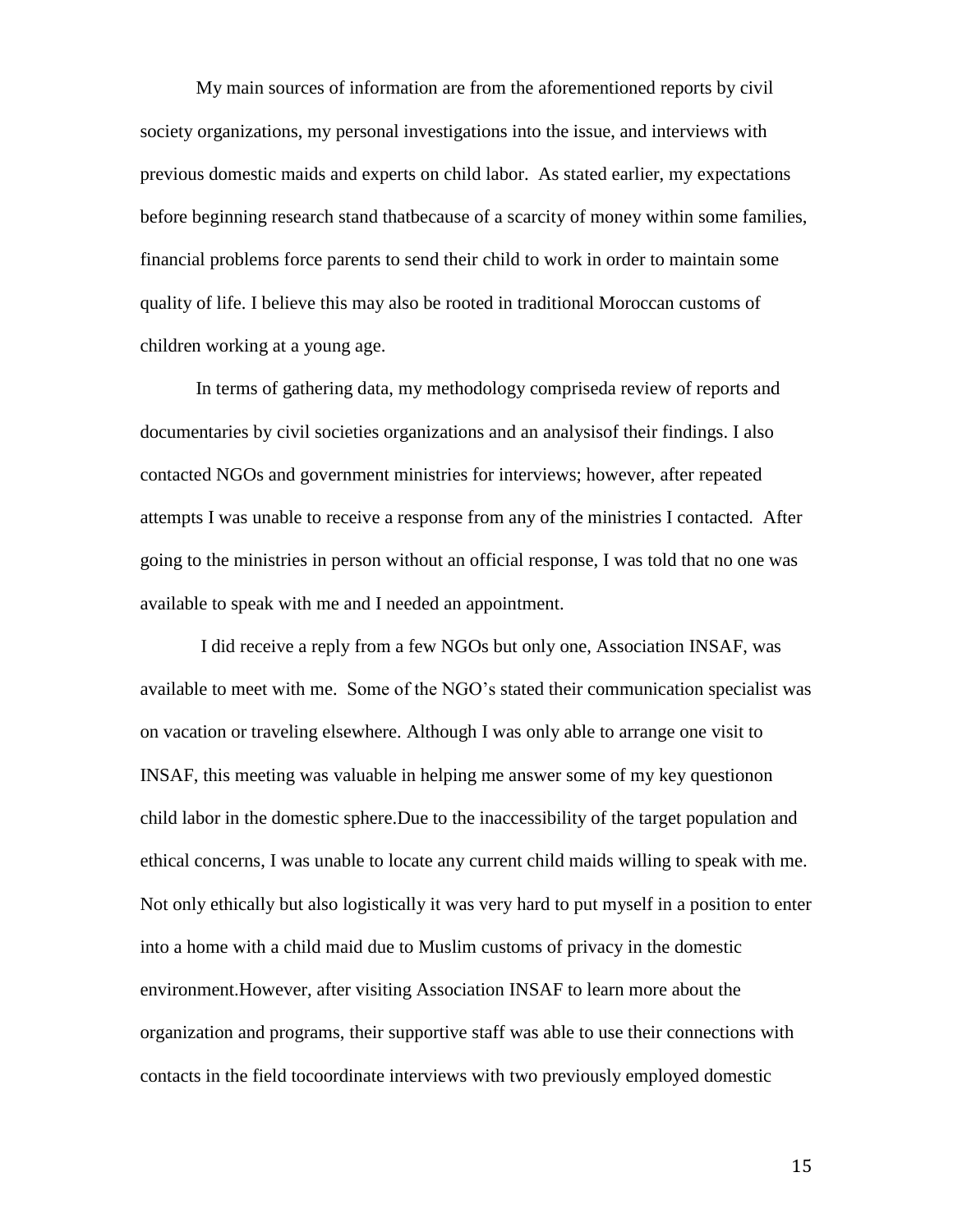maids. Unfortunately, they were unable to arrange the interview until the day after the deadline for the ISP paper. Therefore arevised report is required to incorporate the additional information obtained from those interviews. Lastly, I struggled extensively with translating the source material into English, as many documents were only available in French or Arabic. With the help of my Moroccan friends who are tri-lingual, I was able to overcome this language barrier. I also used translation software from Microsoft Word.

In total the difficulties I encountered during my four-week research period include a failure to reach any government departments for official statements on child labor; a limited response from NGOs, difficulty accessing the target population, an inability to conduct an interview with a child maid before the deadline of ISP, and trouble translating documents into an English format.

### **Data Analysis**

l

### **Extent of the Phenomenon**

In analyzing the data I found that despite tremendous progress in lessening child labor in the past decade, child employment is still a widespread occurrence with tens of thousands of children working in dismal situations. The extent of child labor stretches from the agricultural to domestic sphere. However, the work of children remains a largely rural phenomenon<sup>32</sup>. At the regional level, in the last five years, more than 70% of children's

<sup>32</sup>UNICEF, *Situation of Children and Women in Morocco*, September 2014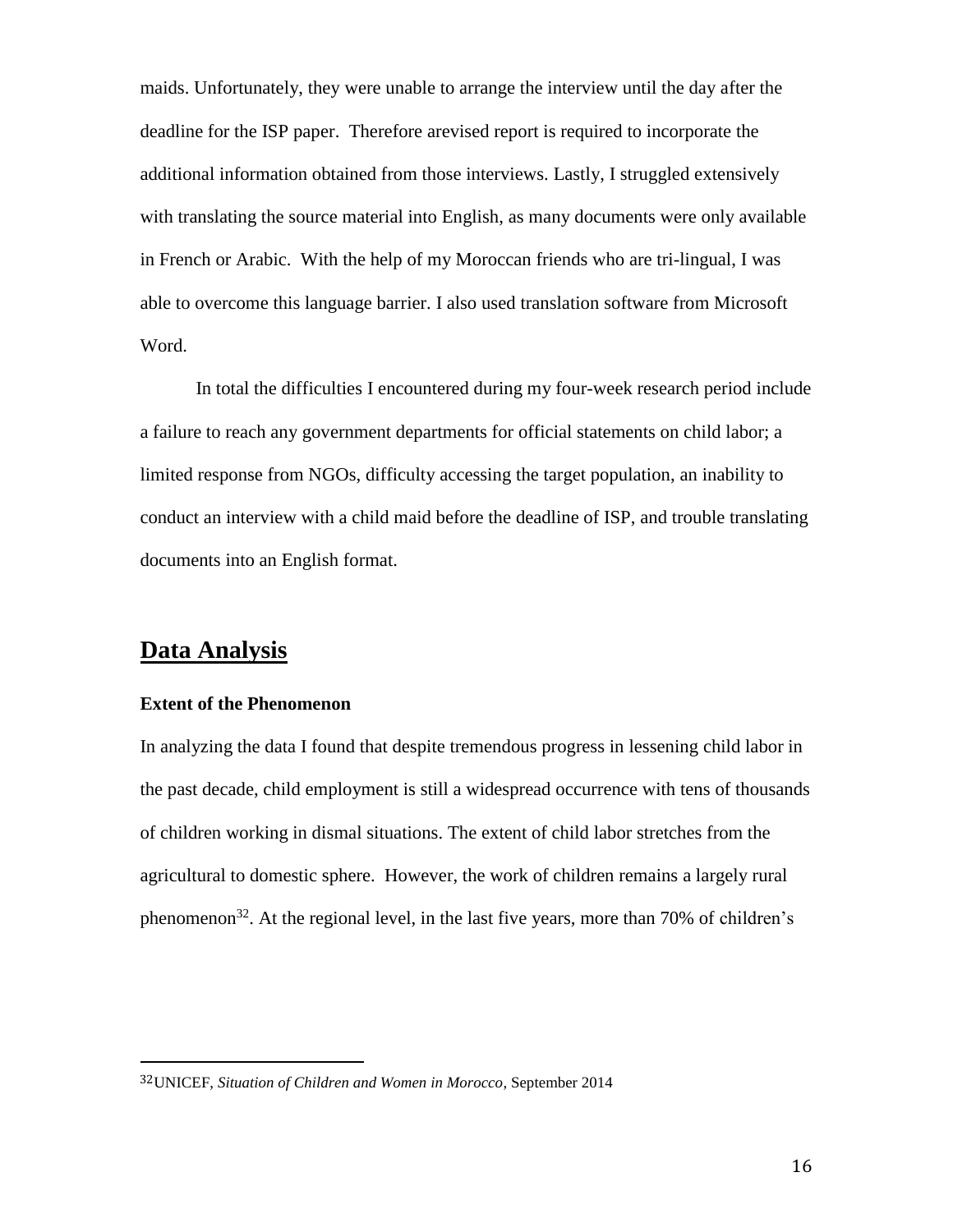work was concentrated in four regions of the Kingdom<sup>33</sup>. The region of Doukkala-Abda containedalmost a quarter.

- ❖ 24.8% in Doukkala-Abda;
- ❖ 18.2% in Marrakech-Tensift-AI Haouz;
- ❖ 16.1% inChaouia-Ouardigha;
- ❖ 10% in the region of El Gharb-Chrarda BeniHssein<sup>34</sup>

According to a national employment survey conducted in 2013 by the HCP they found more than86,000 children between the ages of 7 and 15 employed in underage labor, representing 1.8% of total population for this age group<sup>35</sup>. Of the estimated 86,000 children working in 2013, approximately 76,000 originated from rural areas. This means roughly 9 out of 10 child laborers come from rural regions. There are numerous factors proliferating child labor andusing the above-mentioned sourcesI have identified the keyreasons for its occurrence in the domestic sphere. The main reasons are poverty, illiteracy, lack of formal education and traditional or unfavorable social norms. Multiple international organizations, government associations, and local NGO groups are working to combat the issue. However, legislation on child labor, especially in the domestic sphere, is sparse and not heavily enforced. There appears to be a large disconnect between government theory and practice in the field. This can be attributed to a lack of coordination between governmental departments and a misuse of funds. In speaking with Moroccan locals I learned they believe there is widespread corruption in the Moroccan

<sup>33</sup>UNICEF*, Situation of Children and Women in Morocco*, September 2014 <sup>34</sup> Ibid.

<sup>35</sup> Ibid.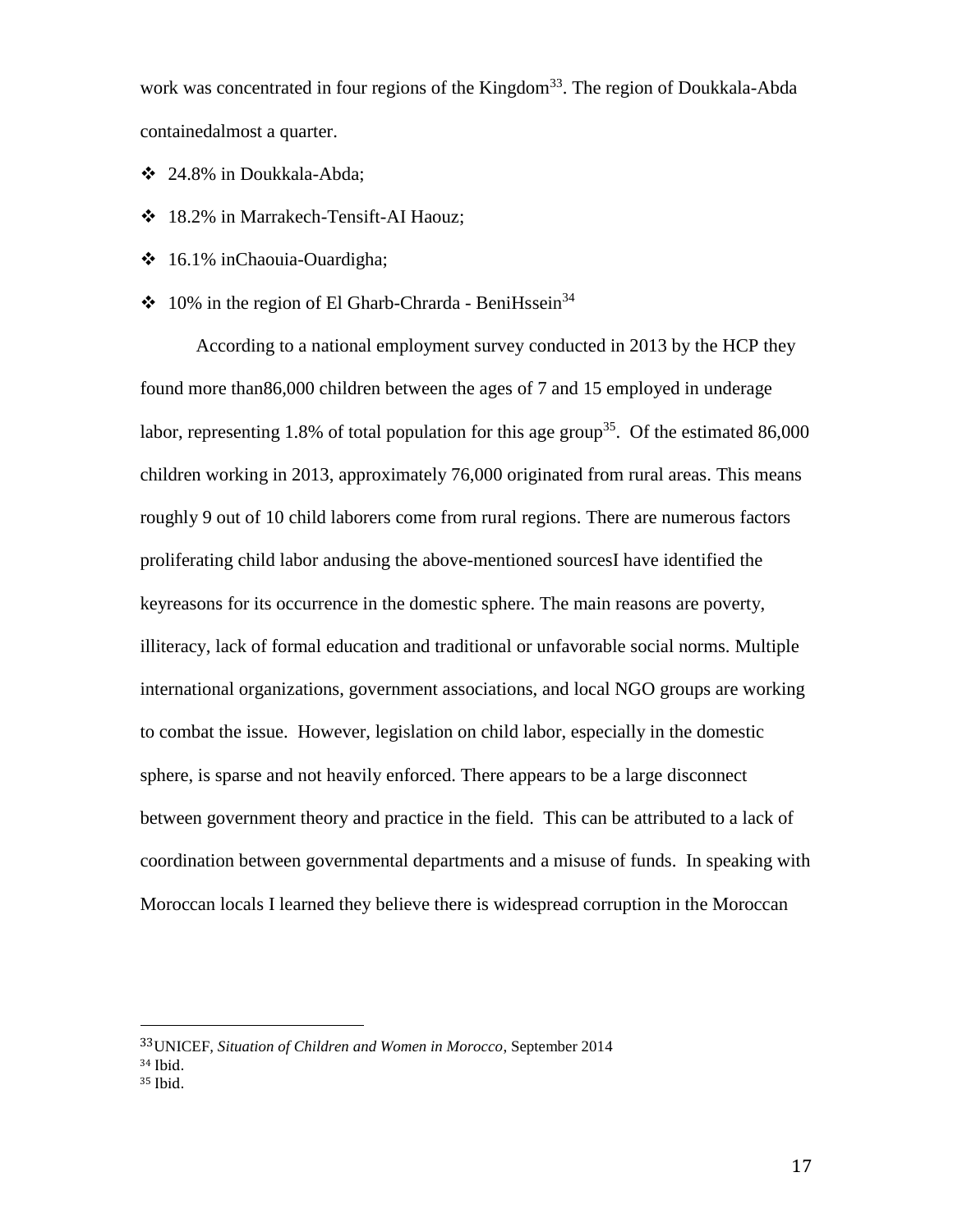government<sup>36</sup>, taking away from those who truly need help and disrupting the path towards societal growth.

It is important to acknowledge the complexity within this field and recognize the multiple actors involved at different levels within this widespread social phenomenon. In terms of the domestic sphere, aside from the child maids themselves, some of these participants include the traditional family unit family putting their child to work, the family hiring the maid, and the negotiators who are responsible as the intermediary between the two families. In a discussion with Ms. Nejjar of INSAF she claimed these intermediaries were part of the so-called "Moroccan Mafia" responsible for part of the black market trade in Morocco<sup>37</sup>. However, Human Rights Watch labels these liaisons as "Deceptive Intermediaries" in their report, stating they trick some rural families into sending their children to work by fabricating the working conditions to create a false sense of security<sup>38</sup>. These intermediaries collect fees for their services ranging from 200- $500$  dirhams<sup>39</sup>. Each time they successfully set up a maid in a home they collect the fee, therefore they have a financial incentive to recruit more child maids. They also try to encourage the maids to switch households so they can collect more payment.

<sup>36</sup> Discussion with Moroccan locals.

<sup>37</sup> Meeting with Lamia Nejjar of INSAF

<sup>38</sup> Human Rights Watch, *Lonely Servitude: Child Domestic Labor in Morocco,* November 15, 2012. Available a[t https://www.hrw.org/report/2012/11/15/lonely-servitude/child-domestic-labor](https://www.hrw.org/report/2012/11/15/lonely-servitude/child-domestic-labor-morocco#page)[morocco#page](https://www.hrw.org/report/2012/11/15/lonely-servitude/child-domestic-labor-morocco#page)

 $39$ Ibid.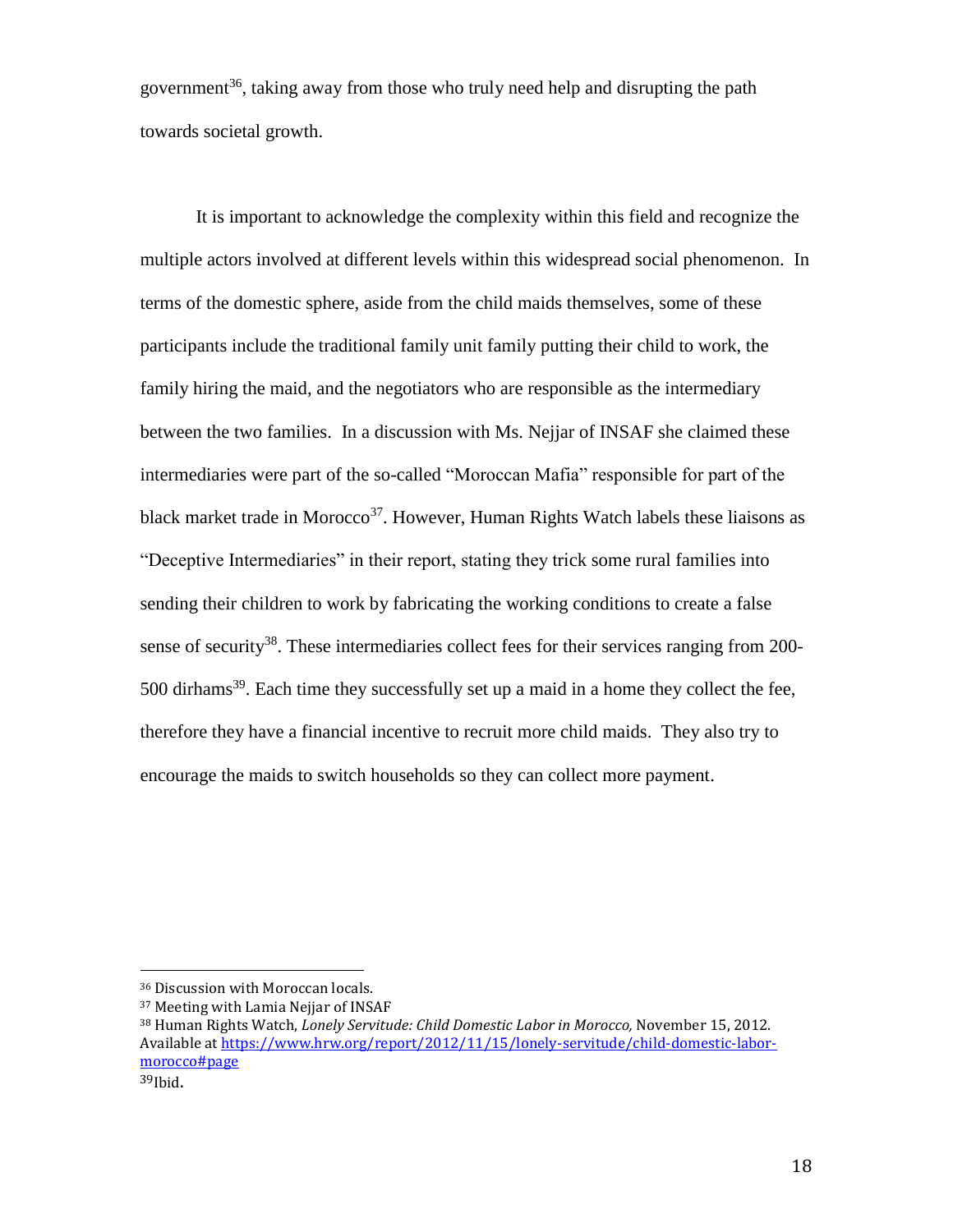### **Conditions in Domestic Housework**

 $\overline{a}$ 

According to the Human Rights Watch report, some of the conditions found in child domestic work include long hours with little or no breaks, insufficient nourishment, physical beating, as well as verbal and sexual abuse by employers. Child Domestic maids also do not receive the standard minimum wage earning only \$0.11 an hour.<sup>40</sup>The conditions and treatment of child maids is completely unacceptable and is in violation of their basic human rights. In interviews with child maids, girls as young as 8 told HRW that they were tasked with most of the household duties for large families, including taking care of the children who were their same age<sup>41</sup>. They stated if they were to break something while cleaning they may be beaten or verbally attacked. Additionally, some of the child maidsexpressed their fears of being sexual assaulted by male members of the household who tried to rape them. Some of the girls are confined to their employer's home and are not allowed to leave to see their families for months at a time. The young girls also said when they were allowed to call home their employers would listen in to the phone call. This abusive treatment can cause psychological trauma and scar the young girl for the rest of her life.

However, not all of the families who have child maids are abusive towards them. In an interview featured in the Human Rights Watch report, one child maid said she was working in a good home with a nice family that treated her well and helped her with the work but an intermediary convinced her father to switch to a different house that paid a

<sup>40</sup> Human Rights Watch, *Lonely Servitude: Child Domestic Labor in Morocco,* November 15, 2012. Available a[t https://www.hrw.org/report/2012/11/15/lonely-servitude/child-domestic-labor](https://www.hrw.org/report/2012/11/15/lonely-servitude/child-domestic-labor-morocco#page)[morocco#page](https://www.hrw.org/report/2012/11/15/lonely-servitude/child-domestic-labor-morocco#page) <sup>41</sup> Ibid.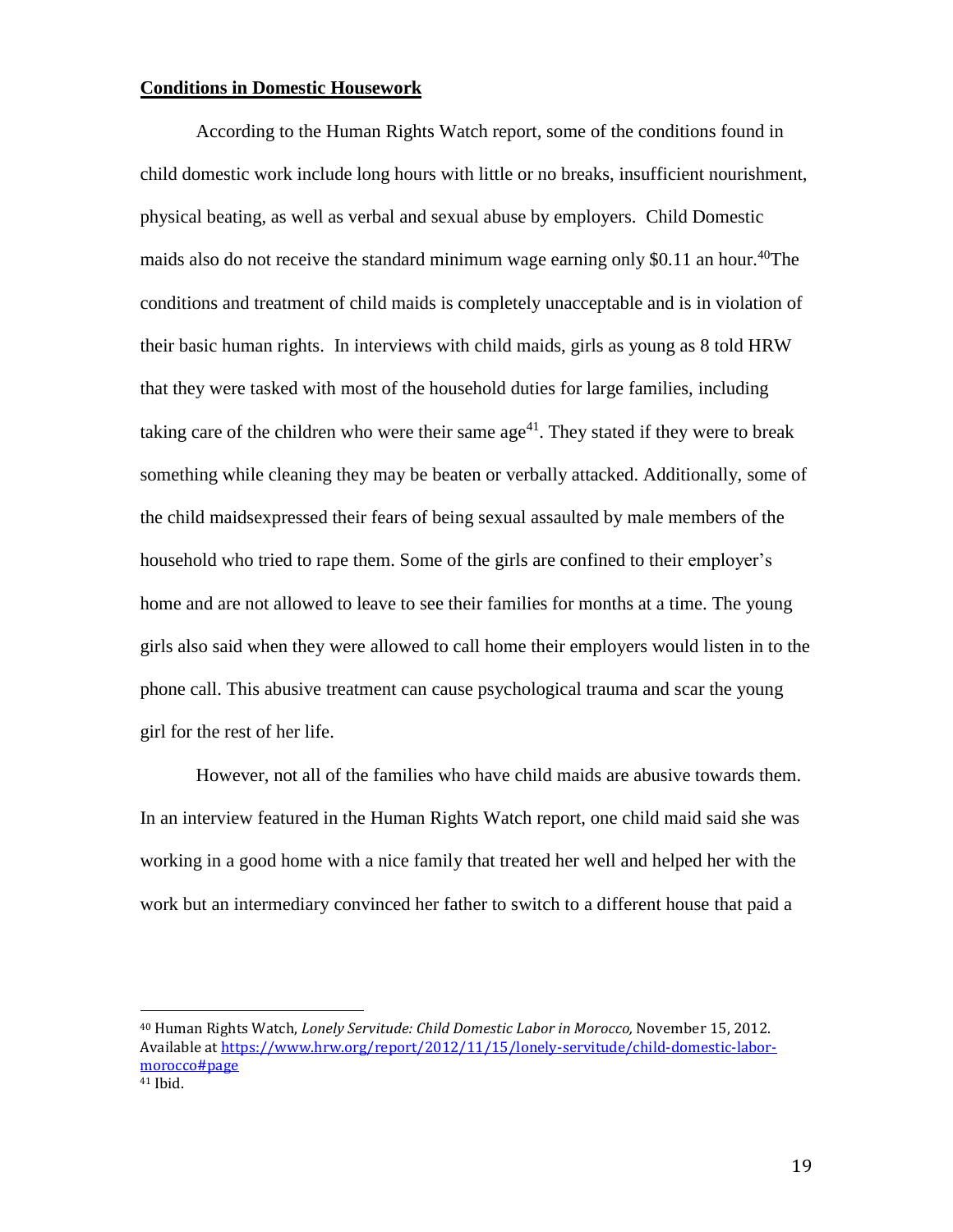higher salary. The maid went on to say her next employer treated her badly and made her work very hard.

### **Economic and Social Factors**

At the economic level Morocco is perceived as a developing nation and is often labeled as a third world country. However, recent industrial development strategies and an increase in infrastructure are improving Morocco's competitiveness in the global market. To encourage exports "Morocco has entered into a bilateral Free Trade agreement with the US in 2006 and an Advanced Status Agreement with the EU in 2008<sup>'42</sup>. Despite economic advances, The Kingdom still struggles with high unemployment rates estimated at  $9.9\%$  in  $2016^{43}$ . According to the Central Intelligence Agency'sonline World Fact Book, 15% of families live below the poverty line, particularly in rural areas<sup>44</sup>. Morocco's GDP currently stand at around \$104.9 billion with 13.1% originating fromagriculture, 29.8% from industry, and 57.2% from services<sup>45</sup>. Although agriculture makes up only 13.1% of Morocco's total GDP it employs almost 40% of Morocco's total labor force<sup>46</sup>. With Morocco's climate being classified as semidesert with unpredictable rainfall, the reliance on agriculture has caused huge problems in the past when,in 1982, a large drought struck leaving many people without work or

<sup>42</sup> CIA World Fact Book: Morocco available at https://www.cia.gov/library/publications/the-worldfactbook/geos/mo.html

<sup>43</sup> Ibid.

<sup>44</sup> Ibid.

<sup>45</sup> Ibid.

<sup>46</sup> http://ec.europa.eu/eurostat/statistics-explained/index.php/Agriculture\_statistics\_- \_North\_Africa\_and\_Eastern\_Mediterranean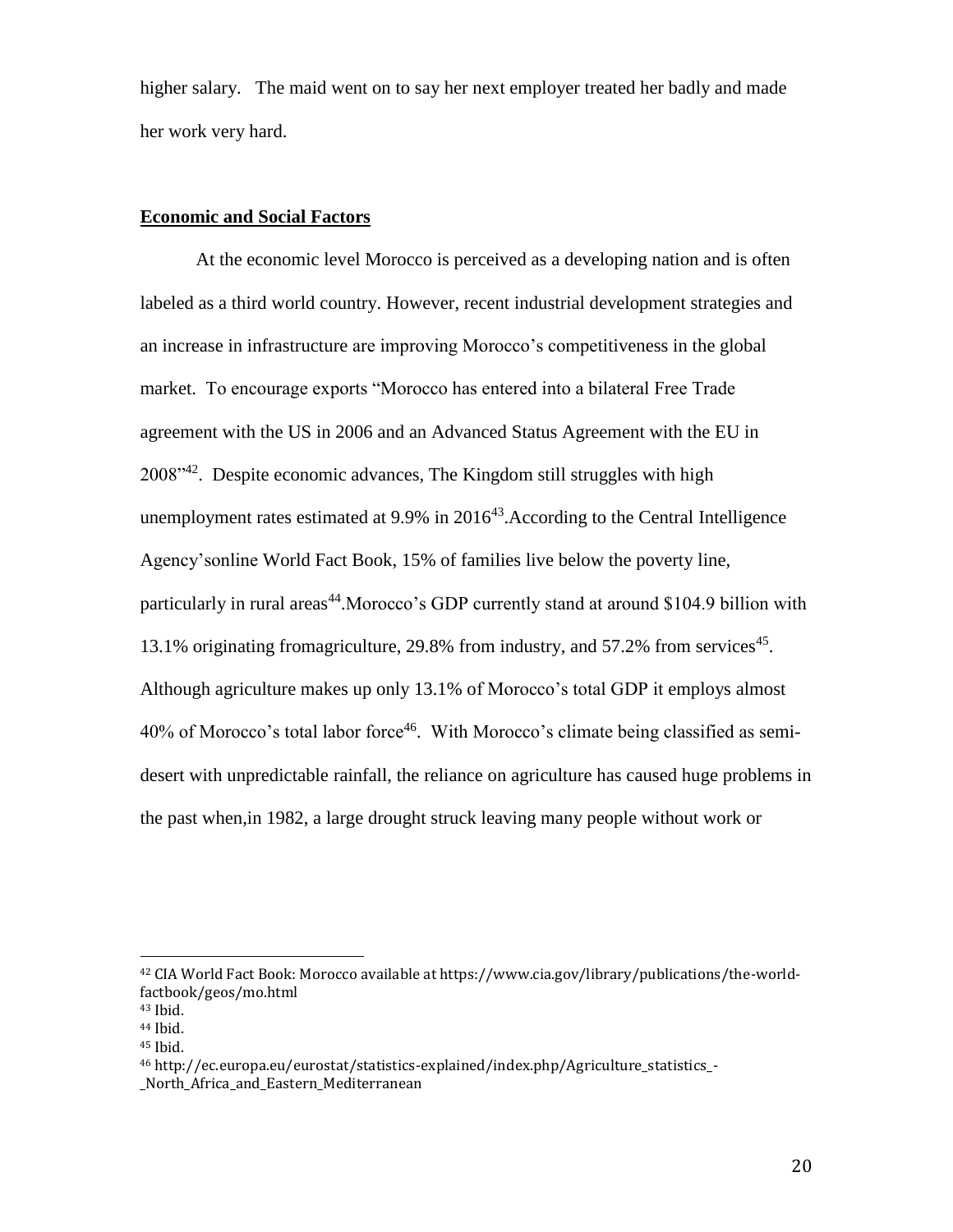food<sup>47</sup>. Tourism also plays a key role in the economy, as millions of tourists visit Morocco's countless historic sites each year.

From a legaleconomic standpoint, child labor in Morocco can be considered part of the underground or informal economy since many child laborers have only verbal contracts or agreements between the parents and the employers<sup>48</sup>. More regulations and proper enforcement of legislation is necessary to take child laborers out of the black market.

At the societal level Moroccan traditions of children working to support their

family are ingrained in the culture, especially in rural environments where these practices

are common and even expected. Revisitingthe INSAF's data on families in rural areas

they found that of the sending families of child domestic maids:

- $\triangleright$  47% are poor,
- $\geq$  28% are very poor,
- $\geq 16\%$  have no irregular income,
- $\geq 9\%$  have regular incomes,
- ➢ 94% of mothers and 72% of fathers are illiterate.

Of the Recipient Families:

- ➢ 54% are in the so-called "middle class" category,
- $\geq 20\%$  are in the so-called "well-off" category,
- ➢ 53% of mothers and 68% of fathers have completed higher education,
- $\geq$  23% have irregular incomes,
- ➢ Only 5% have completed primary schooling or are illiterate. 49

In analyzing this data, it is apparent there is a correlation between low socio-

economic status and the sending families. Due to the irregularity of income these rural

families are in need of additional money and are thus forced to send their child to work at

an early age. Some child laborers work for their own families, helping to care for farm

l

<sup>47</sup> http://agris.fao.org/agris-search/search.do?recordID=QC2008600188

<sup>48</sup> Human Rights Watch, *Lonely Servitude: Child Domestic Labor in Morocco,* November 15, 2012. Available a[t https://www.hrw.org/report/2012/11/15/lonely-servitude/child-domestic-labor](https://www.hrw.org/report/2012/11/15/lonely-servitude/child-domestic-labor-morocco#page)[morocco#page](https://www.hrw.org/report/2012/11/15/lonely-servitude/child-domestic-labor-morocco#page)

<sup>49</sup> INSAF website www.insaf.ma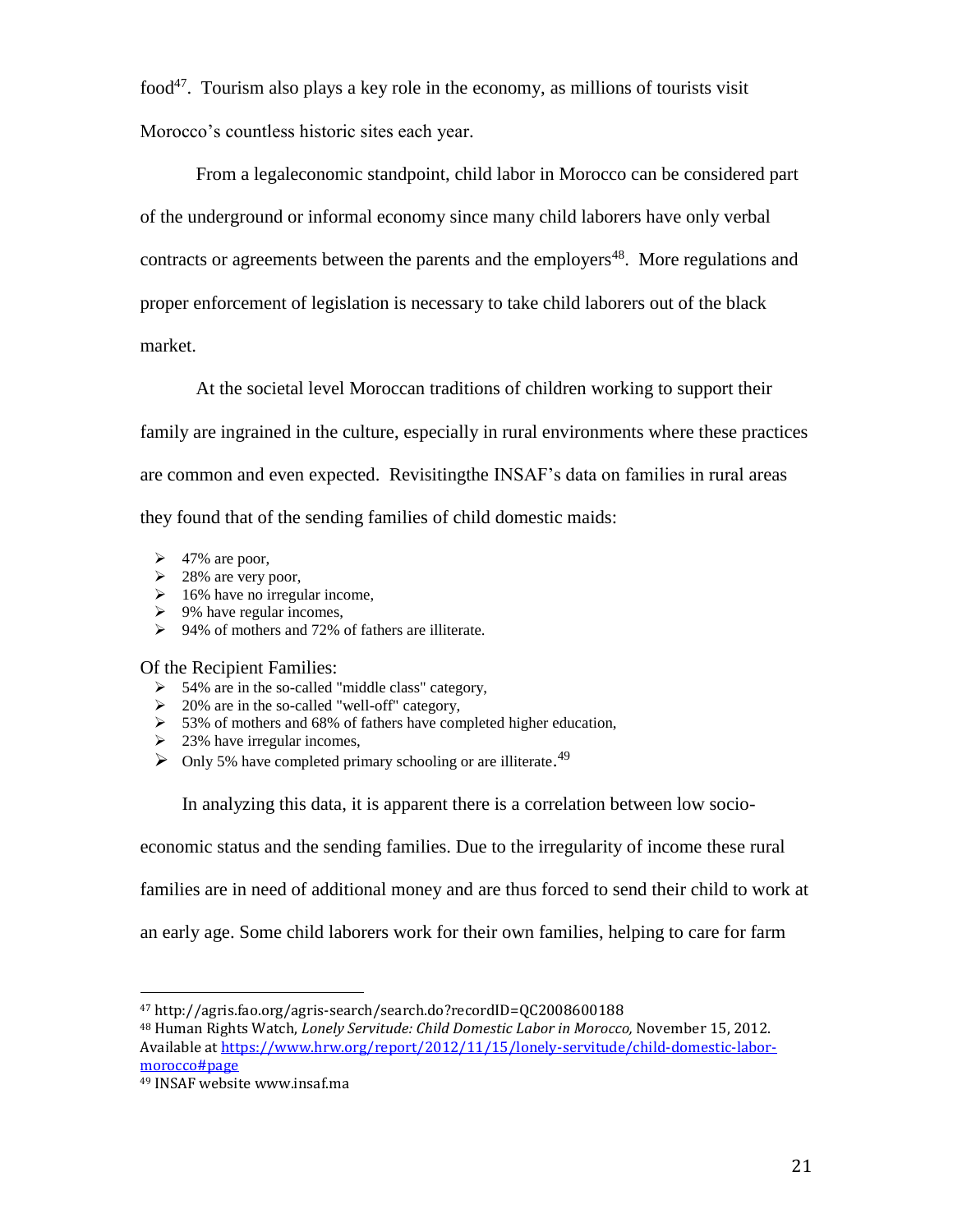animals or working in their father's shop<sup>50</sup>. The "highest degree of conservatism" can be found insome rural villages where practices are still very much in a traditional mindset $51$ . A crucial step in eliminating child laboris to change the traditional mentality of previous generations to recognize the benefits of education and schooling. However, this is easier said than done, and will take time to see any tangible changes in outlooks, primarily in remote rural areas disconnected from the outside world.The work of NGOs andgovernment programs are slowly altering attitudes toward child labor.

In terms of the recipient families, more than half of mothers and fathersin this category have some form of higher educationand are classified as wealthy or middle class. In speaking with local Moroccans about the practice of hiring maids many told me that having a maid was a seen as a status symbol for the upper classes $^{52}$ .

### **Conclusion**

In conclusion, child labor in Morocco has come a long way since the turn of the century. Multiple government programs have been initiated and legislation for the protection of children ratified. However, the fight is not over and there is still much more work to be done. Further effort is needed to ensure proper implementation of these laws and regulations. Parents and employers need to be better informed about decrees and educated about the dangers and repercussions of child labor. In the domestic environment child maids are still subject to terrible conditions and treatment. Legislation regarding the work of child domestics is difficult to properly enforce because there is no law allowing investigators to enter into private homes. The lack of a normative

 $\overline{a}$ 

22

<sup>50</sup> Personal experiences in Tarmilat

<sup>51</sup> Discussion with local Moroccansin Rabat

<sup>52</sup> Discussion with local Moroccans in Rabat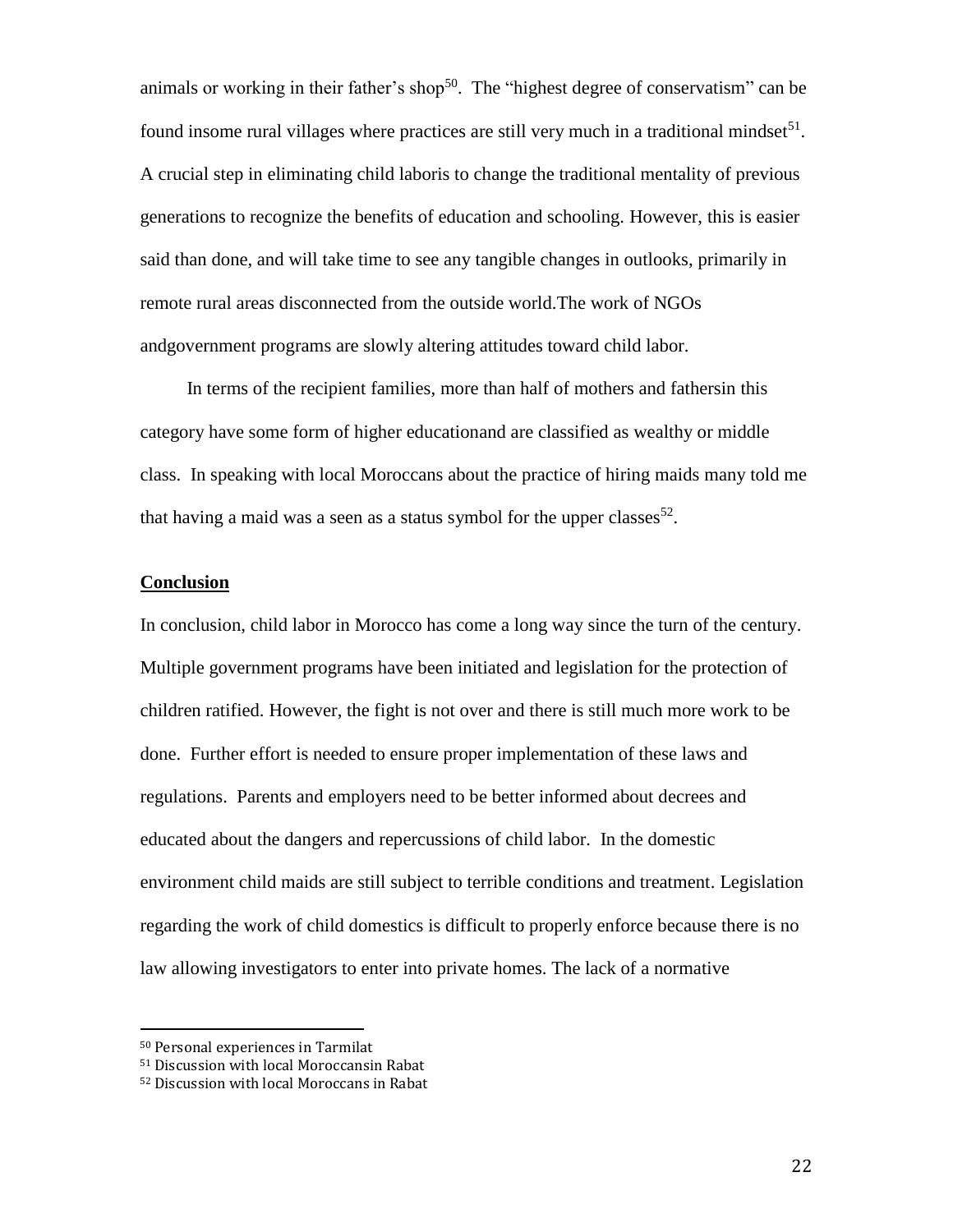framework to assist these child domestic maids is a barrier in the fight to eliminate the "petite bonne" phenomenon. These child maids are being deprived of their basic human rightsdespiteregulations offering them quality of life and basic education. The difficult economic situations experienced by families in rural communities are the main force driving these children to work. However, social structural systems are also proliferating child labor. These deep-rooted social norms condone the work of children in defiance of both international and Moroccan laws. To mitigate these traditional customs, more efforts must be focused at the *grassroots* level in terms of educating the population about the deleteriousramifications of child labor and the benefits of sending children to school.

Suggestions for further action include an increase in the budget for programs dedicated to the protection of children andto the education of the Moroccan public. These programs should work to create a plan for a regulatory outline of additional securities for child laborers. Most importantly, it is crucial for these laws to be implemented in the correct manner. In order for these laws to be applied and accepted, there is a need for more instructive campaigns to warn families of what can happen to their children if they force them to work and inform them of the free access to educational opportunities provided by the government.

Specifically in terms of child domestic labor, more regulations need to be put in place to stop the use and recruitment of new child maids. If the same severe fines that are present in manufacturing and commercial enterprises are applied to the domestic sphere, it is likely to discourage families thinking of hiring a child maid. Additionally, if severe punishments for those "deceptive intermediaries" are instituted then it is likely they will be deterred from trying to recruit more maids. Moreover, a loophole needs to be created

23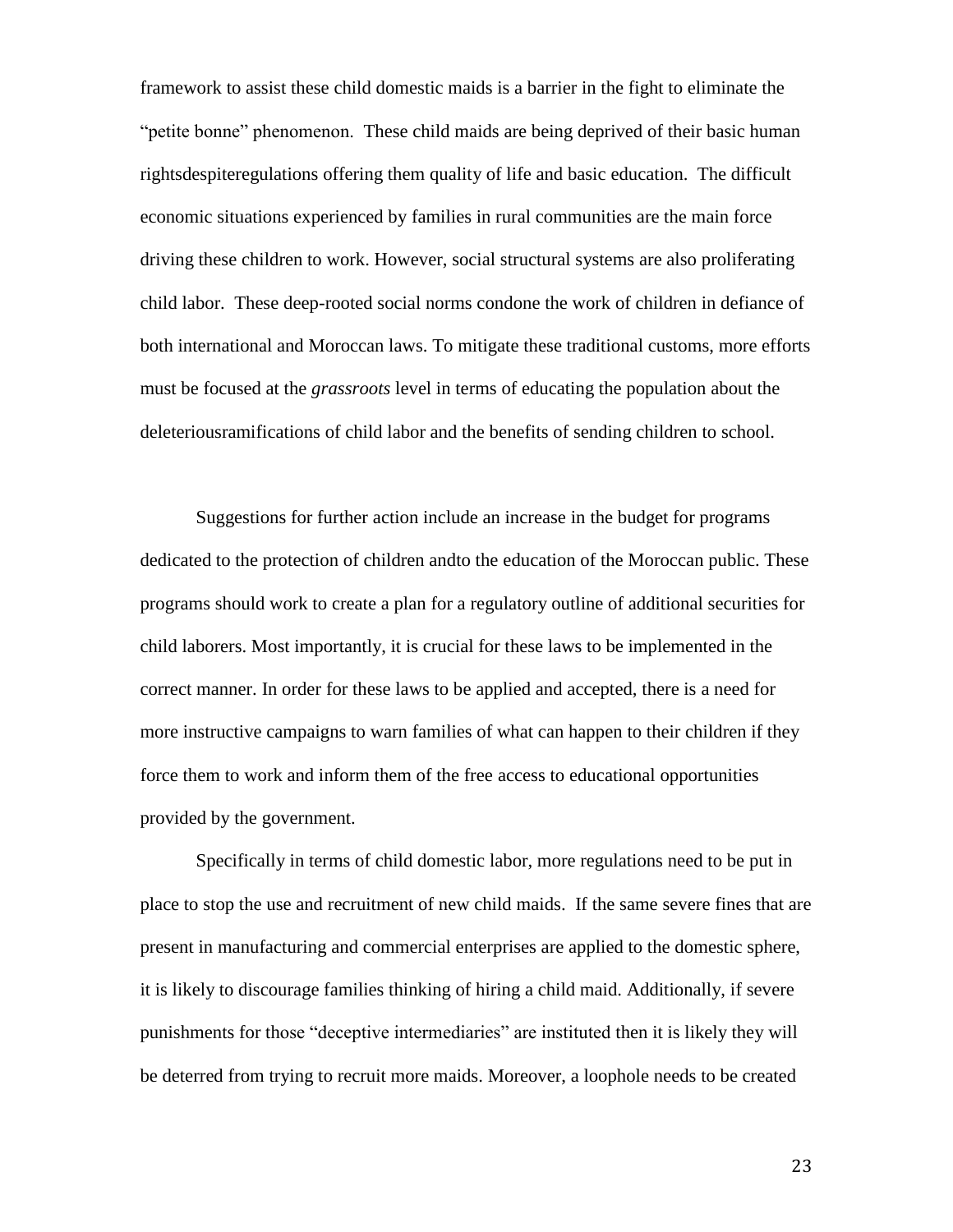that allows investigators into a private home if they suspect a childmaid is being abused. Similar to the probable cause clause in the United States, investigators wouldbe able to enter a residence if they believed someone's life or wellbeing was at risk.

The fight against child labor is far from over but significant advances have been made in decreasing its use. With further efforts from the international and local communities the use of child labor can be ceased altogether if existing laws are more strictly enforced, more protections are put in place for children, and additional accessto education for people in rural areas is made available. If these protocols are implemented they can potentially have a large impact in reducing child labor practices indefinitely.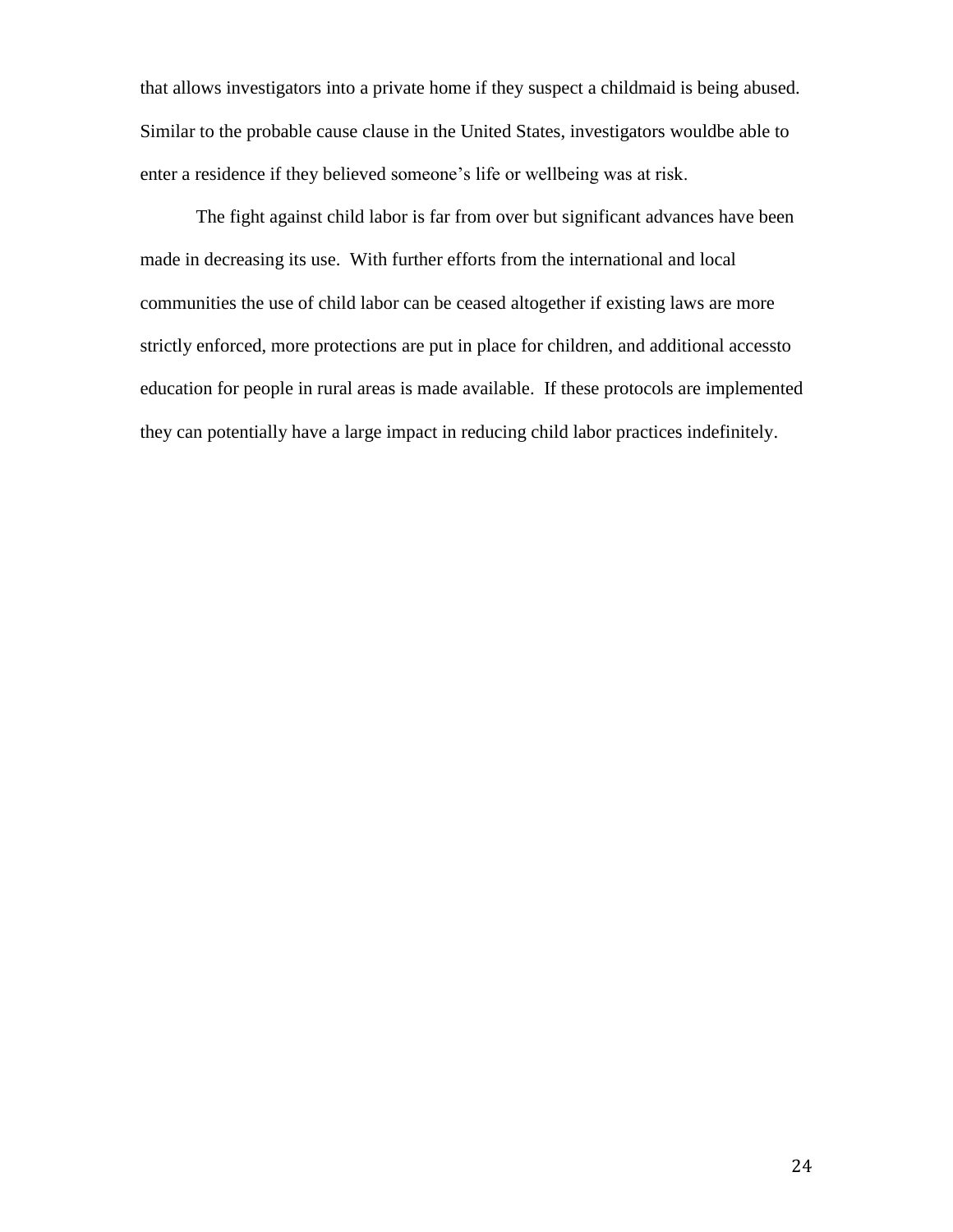# **Bibliography**

Human Rights Watch, *Lonely Servitude: Child Domestic Labor in Morocco,* November 15, 2012. Available at [https://www.hrw.org/report/2012/11/15/lonely](https://www.hrw.org/report/2012/11/15/lonely-servitude/child-domestic-labor-morocco#page)[servitude/child-domestic-labor-morocco#page](https://www.hrw.org/report/2012/11/15/lonely-servitude/child-domestic-labor-morocco#page)

UNICEF, *Situation of Children and Women in Morocco*, September 2014

International Labor Organization, Convention on the Worst Forms of Child Labor,

June 1999, United Nations, No.

18[2http://www.ilo.org/washington/areas/elimination-of-the-worst-forms-of-](http://www.ilo.org/washington/areas/elimination-of-the-worst-forms-of-child-labor/lang--en/index.htm)

[child-labor/lang--en/index.htm](http://www.ilo.org/washington/areas/elimination-of-the-worst-forms-of-child-labor/lang--en/index.htm)

Interview with Omar Saadoun of INSAF on April 28th, 2017

United Nations Conventions on the Rights of the Child, November 1989

UNICEF, *Morocco*: *Mena Gender Equality Profile,* October 2011 available at

<https://www.unicef.org/gender/files/Morroco-Gender-Eqaulity-Profile-2011.pdf>

UNICEF Documentary, "Saeed's Song" available at <https://www.youtube.com/watch?v=lpXukVmOrCs>

Discussion with Moroccan locals.